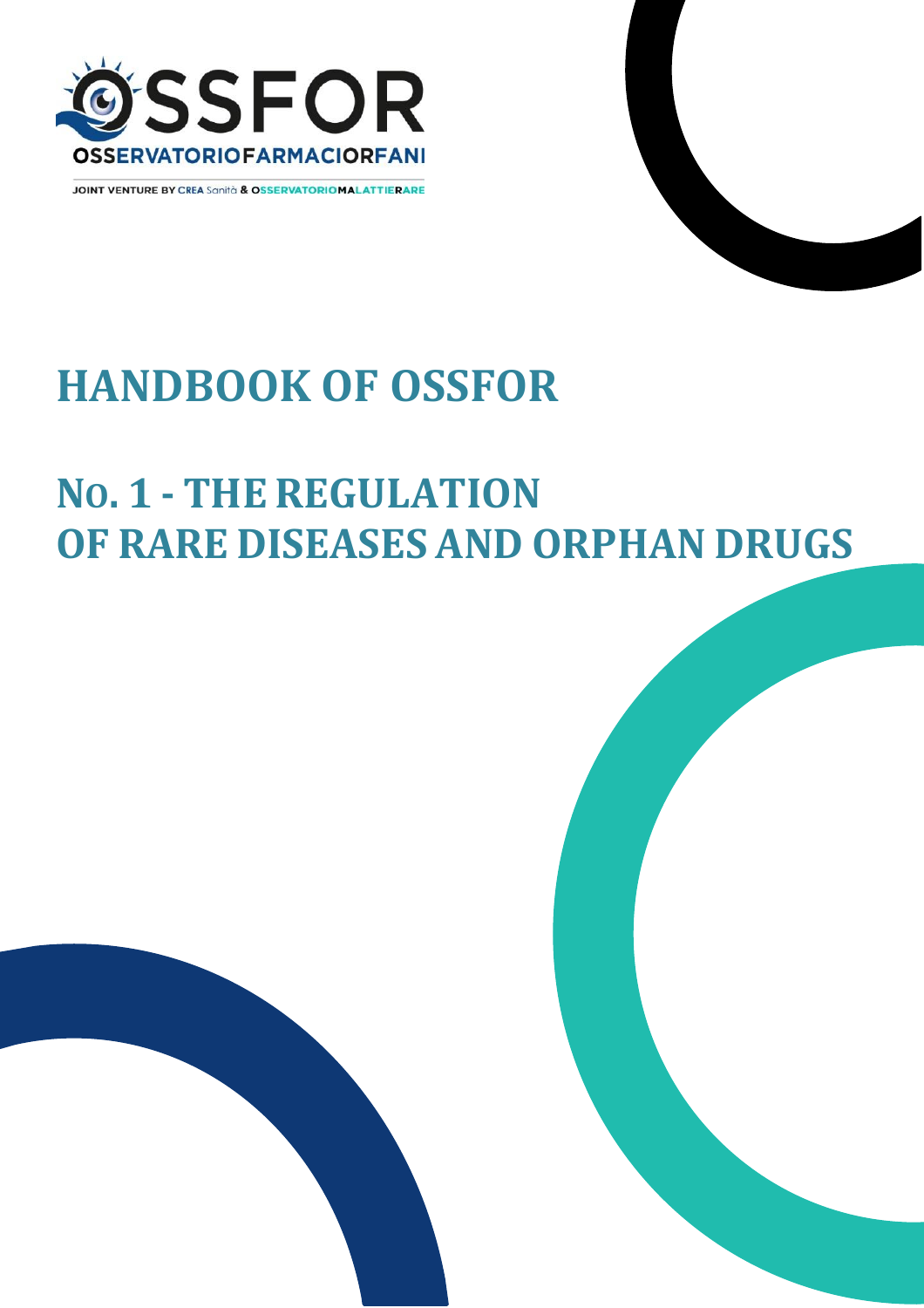## HANDBOOK OF OSSFOR

The world of Rare Diseases and Orphan Drugs has been for few years in the middle of a wave of interest, both from the public face and the private, which has allowed for an increasing number of analyzes and studies. This wide availability of information, if organized in a shared model, can promote inter-institutional dialogue aimed at defining useful policy towards the effective governance of the sector.

The Osservatorio Farmaci Orfani (Observatory Orphan Drugs) OSSFOR, founded by the Centre of Health Research CREA (Consorzio per la Ricerca Economica Applicata in Sanità -Consortium for Research in Economics Applied to Health) and by Osservatorio Malattie Rare (Observatory for Rare Diseases) OMAR, has among its objectives to systematize the existing information and fill in the gaps information on Rare Diseases and Orphan drugs. The result of this activity is the periodic production of *I OSSFOR HANDBOOK* that deal with in-depth single issues, topics useful to provide a more comprehensive picture of the world of rare diseases and orphan drugs.

The contents of The OSSFOR Handbook can be used, with permission, from all who carry out their activities in the field of rare diseases and orphan drugs and circulated on the occasion of any public or private meeting.

The Handbook I, entitled *"The Regulation of Rare Diseases and Orphan drugs",* is a collection of all the regulations governing the sector, accompanied by some information to help provide a more extensive overview of the field. The publication focuses on a series of definitions, identified at European and national regulatory level, to frame clearly and precisely what is meant by rare disease and orphan drug. Its purpose is to enclose in one document, all information in the field accompanied by normative references in order to indicate a certain and clear as possible reference standard.

CONTENTS OF THE HANDBOOK OSSFOR WERE EDITED BY:

Stefania Collet, Osservatorio Malattie Rare Francesco Macchia, Osservatorio Farmaci Orfani Barbara Polistena, C.R.E.A. Sanità Federico Spandonaro, C.R.E.A. Sanità Roberta Venturi, Osservatorio Farmaci Orfani

Disclaimer: This document finished printing in June 2017, has no legal value. The information contained herein are not meant to be comprehensive. The contents are the property of Osservatorio Farmaci Orfani and can be used for personal use only and NOT commercial after the source is acknowledged. © Ossevatorio Farmaci Orfani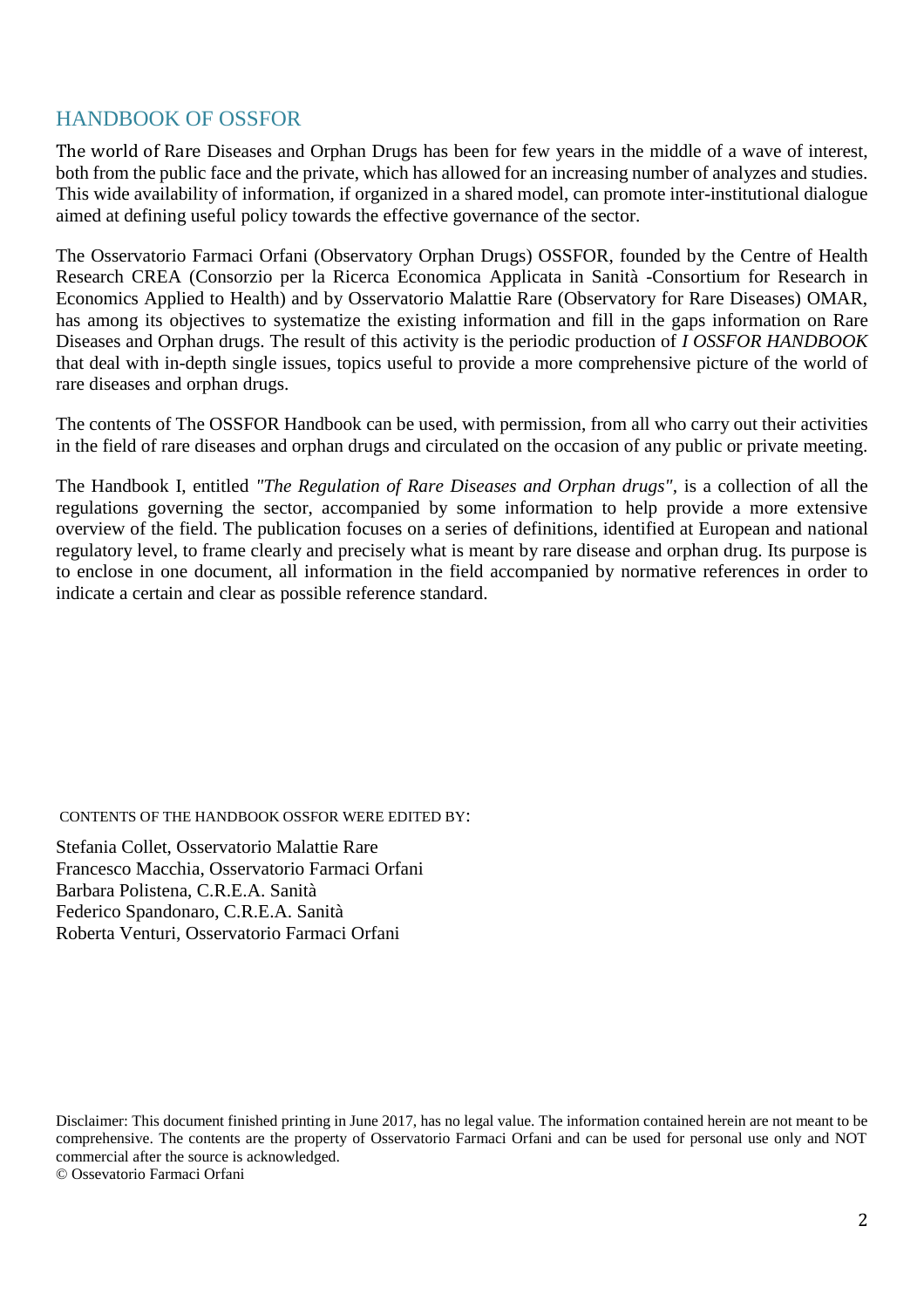## OSSERVATORIO FARMACI ORFANI (ORPHAN DRUGS OBSERVATORY) OSSFOR

OSSFOR is the first think-tank devoted entirely to the development of policies for governance and sustainability in the field of rare diseases. Born in 2016 as a joint initiative of the research center C.R.E.A. Sanità (Consorzio per la Ricerca Economica Applicata in Sanità - Consortium for Research in Economics Applied to Health) and the Osservatorio Malattie Rare (Observatory for Rare Diseases) OMAR, with the aim to systematize the existing information, fill the gap of knowledge and information about the field, encourage an open and direct confrontation between institutions and key stakeholders. The goal of OSSFOR is to contribute towards ensuring quick access to treatment and care for rare disease, encouraging synergy between the institutional, political, academic and business sectors, through a useful open discussion to identify the best strategies to be implemented. To this end, it plays an ongoing role of research and monitoring that results in an Annual Report.

The OSSFOR is funded by an annual and unconditional support of the greatest number of companies engaged in research and development of orphan drugs. The extreme "fragmentation" of lenders is a maximum guarantee of independence and impartiality with respect to lenders themselves and towards institutions.

The publications of OSSFOR - reports, handbooks, analysis, background papers, organizational and regulatory proposals and any other document drawn - are made public through the publication on the site [www.osservatoriofarmaciorfani.it](http://www.osservatoriofarmaciorfani.it/)

#### KEY POLICY MESSAGES

*1. In-depth knowledge of the epidemiology and the needs of rare disease patients must become a priority of health policies in order to anticipate the needs and govern the system.*

*2.The efficiency and effectiveness of orphan drugs and other related technologies must be strictly proved, but patients should have quick access to therapy to limit the health and human costs of a late treatment. 3.The technologies must be evaluated ensuring efficiency of intervention, their sustainability and equity of access.*

*4.The use of orphan drugs and other technologies needs to be optimized in order to maximize the return in terms of health, coordinating treatment within an overal managementl process, taking into account all the social and health needs of the patient.*

*5.National and regional policies must work to ensure that healthcare organizations can support the economic impact of rare diseases, independently from all diverse prevalence at local and regional level.*

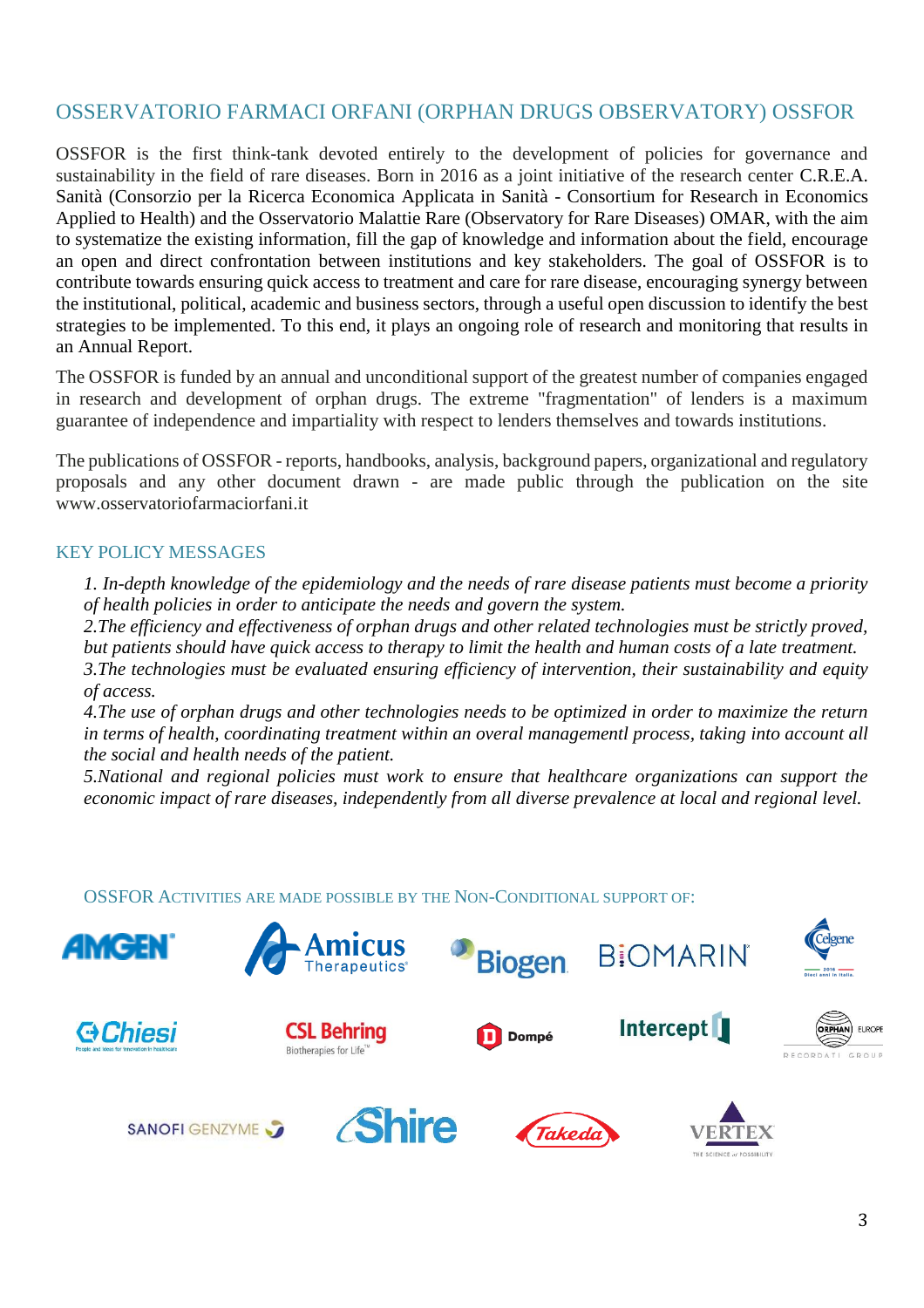## INDEX

PAG. 5 - "ORPHAN DRUGS FOR PEOPLE SUFFERING FROM RARE DISEASES"

- PAG. 8 RARE DISEASES (MR)
- PAG. 9 NATIONAL PLAN FOR RARE DISEASES (PNMR
- PAG. 11 EXEMPTION CRITERIA FOR RARE DISEASE.
- PAG. 12 ORPHAN DRUGS
	- UNIMBERS OF ORPHAN DRUGS

## PAG. 15 - INCENTIVES FOR ORPHAN DRUGS

- **THE RESEARCH ON ORPHAN DRUGS**
- **THE MARKETING AUTHORIZATION**
- **THE PRICING**

## PAG. 21 – INSIGHTS "THE MAIN INTERVENTIONS IN THE FIELD OF RARE DISEASES AND ORPHAN DRUGS"

GLOSSARY

**WEBSITES**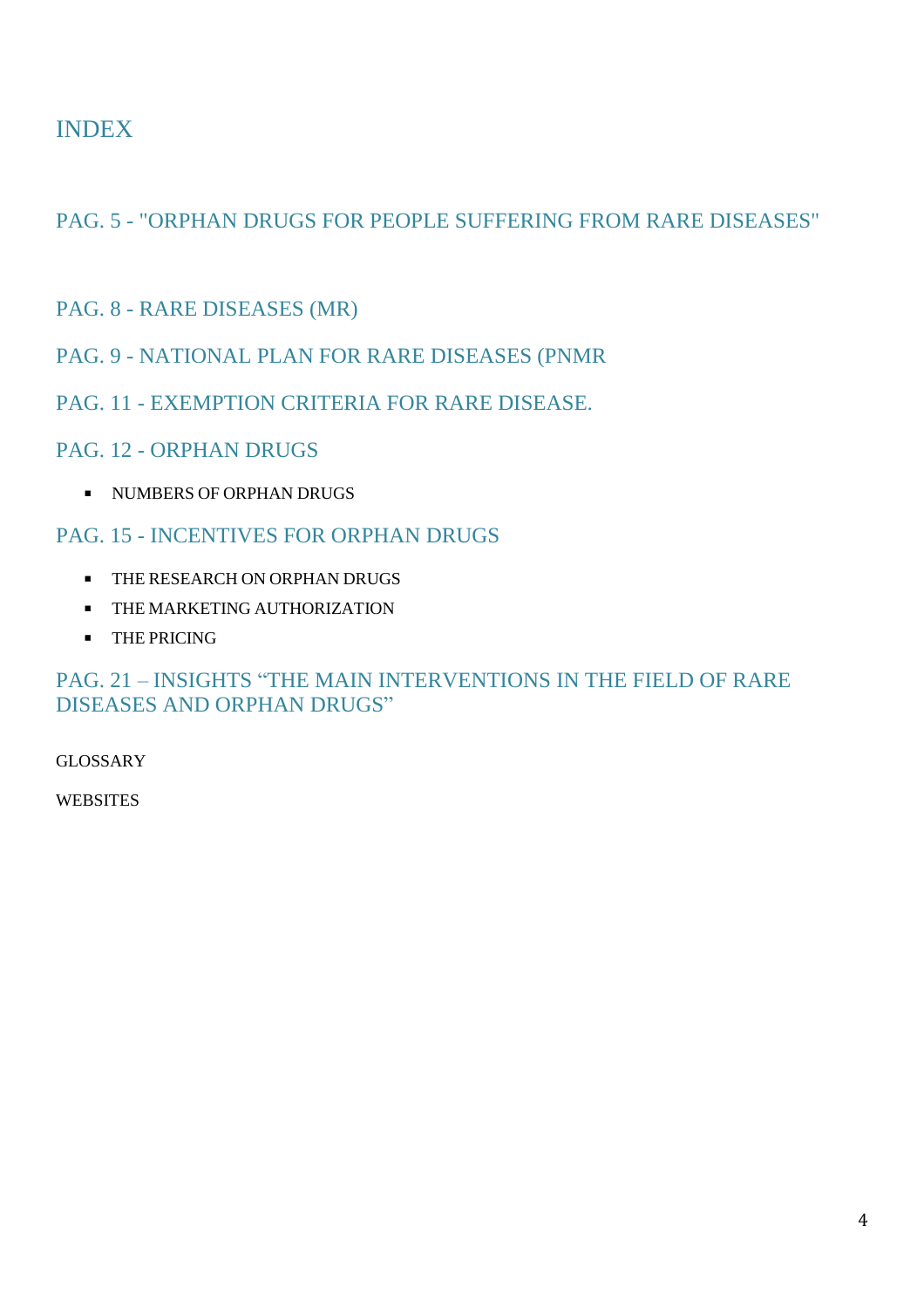## "ORPHAN DRUGS FOR PEOPLE SUFFERING FROM RARE DISEASES"

Extract from the National Committee document on Bioethics of 25 November, 2011

*When it comes to rare diseases the reference is to a wide and heterogeneous group of diseases characterized by a low frequency in the population, whose classification criterion is usually purely epidemiological. Diseases that are little known and poorly studied, which often have a chronic course and a disabling outcome, and / or premature mortality, and considering only the European population, affecting a whole of about 30 million people, half of whom develop the disease already in childhood. As regards the scope of the term rare disease, in the European context, "the rare disease entity is configured with a social health character, including not only the diagnostic and therapeutic aspects, but also those inherent in the prevention, rehabilitation and social-economic support."* 

*It should be noted, however, that despite the growing awareness in recent years towards the issue of orphan diseases, their lack of individual epidemiological importance makes them still unattractive for the industry, without incentive to research and develop remedies that would not find a market adequately profitable. On the other hand, when they are available, these treatments are very expensive, while not being, in most cases, sufficiently documented in effectiveness and safety. For these reasons interventions of orphan drugs are often less efficient than those simpler and cheaper, secure - even if sometimes limited -, effective, that apply to larger populations of patients.* 

*The National Committee on Bioethics believes, however, that the latter consideration, mainly based on the criterion of cost-effectiveness and aimed at protecting public health, can not and should not be separated from specific attention for the condition of suffering of people affected by rare diseases and solidary efforts for the promotion of their health.* 

*The patient suffering from a rare disease is first and foremost a person who has the right to health care: a right which, in this case, is expressed as a right to receive proven treatments, as well as a right to hope in the development of possible new treatments thanks to advances in drug discovery. The two rights seem implicit in the preamble of the constitution of the World Health Organization (WHO), which states that "the possession of a state of better health that is able to be achieved is a fundamental right of every human being."* 

*Rare diseases raise numerous problems, both for the person who is affected, often burdened with severe or very serious disabilities, both for his family and for the community.* 

*Individual and family problems mainly concern:* 

- *the difficulty or the impossibility of access to correct diagnosis - due to the failure to find a reference center specialized in the clinical pathology in question - with the consequent psychological burden and deterioration of the status of health of the patient*
- *delay in diagnosis that adversely affects prognosis*
- *isolation and the lack of scientific knowledge and information about both the disease and on existing laws and rights*
- *the lack of appropriate medical care and rehabilitation and psychological therapies necessary, taking into account the chronic and disabling nature of the majority of rare diseases and the disruption and destabilization that the experience of the disease brings to the patient and the family*
- *the difficulty of access to treatment and care, both with regard to the access-availability of innovative medicines, high or very high cost, specific for a given rare disease, and already on the market in Europe and, when there are no specific etiological treatment, nor access to other possible treatments*
- *strong inequalities at the regional and local levels with regards to access, to diagnosis, to innovative therapies and, more generally, to health care and social services*
- *the high costs of treatment, taken as a whole, and lack of support measures that meet the needs of daily and ongoing assistance determined by the pathology, whose burden falls almost entirely on the nuclear family unit, causing it impoverishment and often estrangement from the world of work*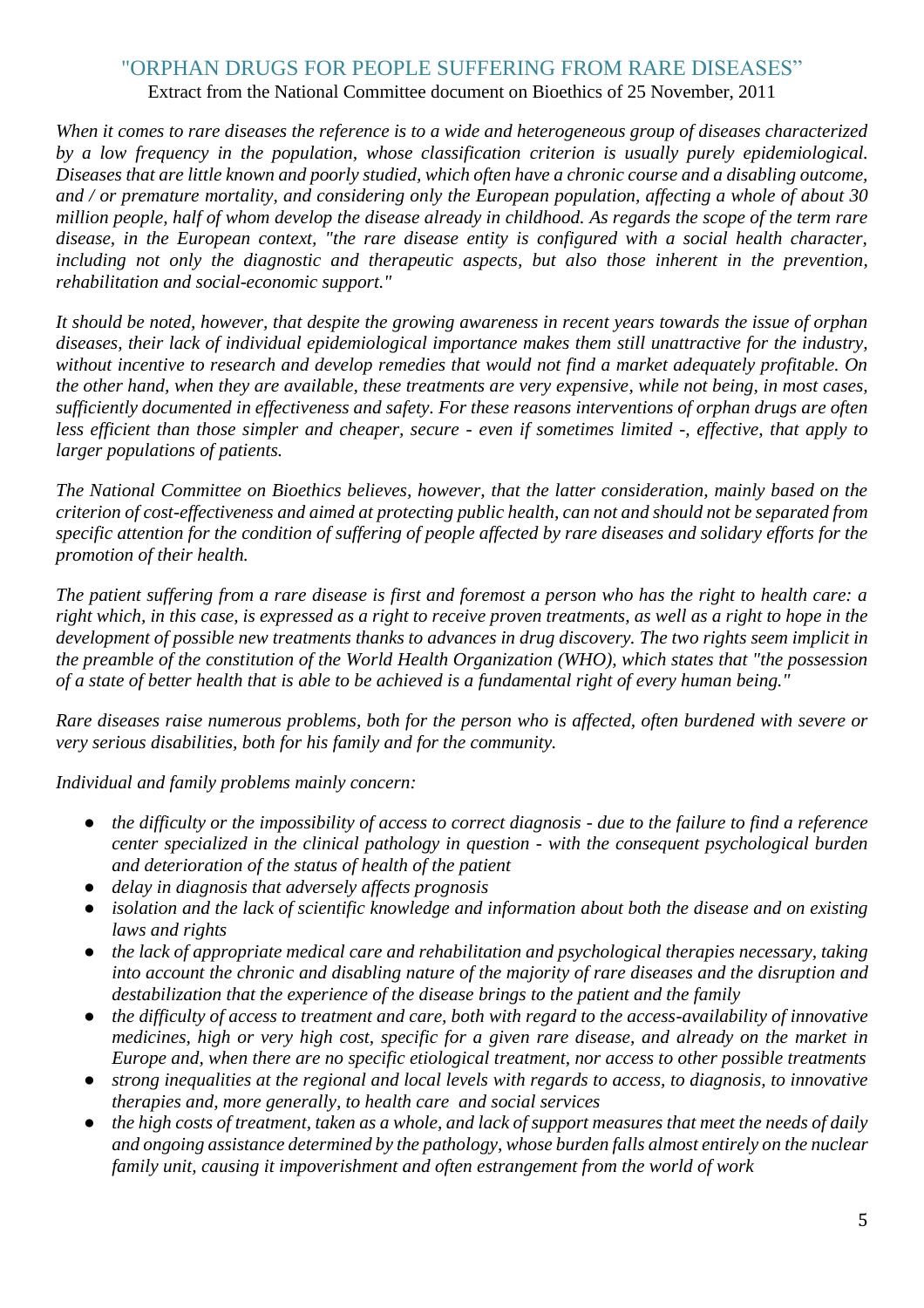- *precarious conditions, frequently perceived as serious or very serious by people suffering, even after getting the diagnosis*
- *the serious social consequences for the patient (stigmatization, isolation at school and in work activities, difficulty in developing a network of social relations).*

*The number of these diseases is very high (at least 6000 according to WHO). As a result, the total number of patients suffering from rare diseases is huge: an estimated 30 million in Europe, of which more than 1 million in Italy (although the lack of comprehensive data on the population of the rare patients makes it difficult to estimate precisely), 25 million in the US.* 

*Two issues of great relevance to the decisions about resources to be allocated for the treatment of rare diseases, are the effectiveness and efficiency of intervention and the possibility of their measurement. The QALY (Quality-Adjusted Life-Year) is the most widely used instrument for determining the value of a drug. The QALY measures the survival and quality of life of patients in reference to a treatment. The cost of treatment, in relation to the QALY, is, in general, a measure of cost-effectiveness to establish the convenience of an intervention to another.* 

*In a system with defined financial resources (every year a budget for health spending is set, with percentage as the ceiling on pharmaceutical expenditure), the cost per QALY would, in the future, be the instrument through which actions are prioritised: as part of the planned expenditures the most effective interventions would be reimbursed. More public health would be achieved with the available budget.* 

*The criterion of the QALY, however, is not without critical considerations, in general, and in particular when it comes to rare diseases. It has a purely statistical value, which leads to a single social factor in the evaluation of a health intervention spread across multiple subjects, based on an overall calculation that does not take into account the different conditions of the persons concerned. It should be emphasized that the QALY should not be of clinical medical reference, as it is a tool for resource allocation. Its application, as an exclusive criterion, will, therefore, not meet the requirements of fairness in the allocation of scarce resources to a question of mere efficiency.* 

*If a criterion of efficiency as one based on the cost / effectiveness of interventions, while ensuring an efficient allocation of resources in view of the purchase of the greatest possible amount of public health, does not promise to sufficiently secure individual rights and needs of 'marginal patients ', it will be necessary to identify policy instruments, additional or alternative, that can meet them. The primary goal (ideal) outcome must be,*  in fact, improved conditions and each patient's quality of life, without discrimination as to the nature of the *disease or the treatment costs. Towards this goal should be addressed all the energy of researchers, health professionals and those who manage public health, supported by the same patient organizations. The National Committee of Bioethics therefore maintains its reflection open to the contributions of new evaluation criteria.* 

*The right to health care of people with rare diseases can not be questioned by the contraction of economic resources and allocation choices of funds guided by the sole criterion of cost-effectiveness. However, aware of the financial commitment required by research and therapy in the field of rare diseases and the difficulty that this commitment creates in the choice of priorities that guarantee the right to health of all, the National Committee of Bioethics suggests the adoption of some measures capable of limiting the burden. These are general measures and guidelines of principles, which do not allow us to propose concrete solutions, specific and immediate, but outline the reference values of health policy choices in this area. These measures include in summary:* 

1. *the recommendation to European and national legislators to adopt a new definition of a rare disease, based on more stringent epidemiological criteria, and to establish a revenue ceiling above which revoke the orphan drug designation and its advantages and incentives, in order to discourage speculative policies based on the extent of clinical indications of very expensive products;*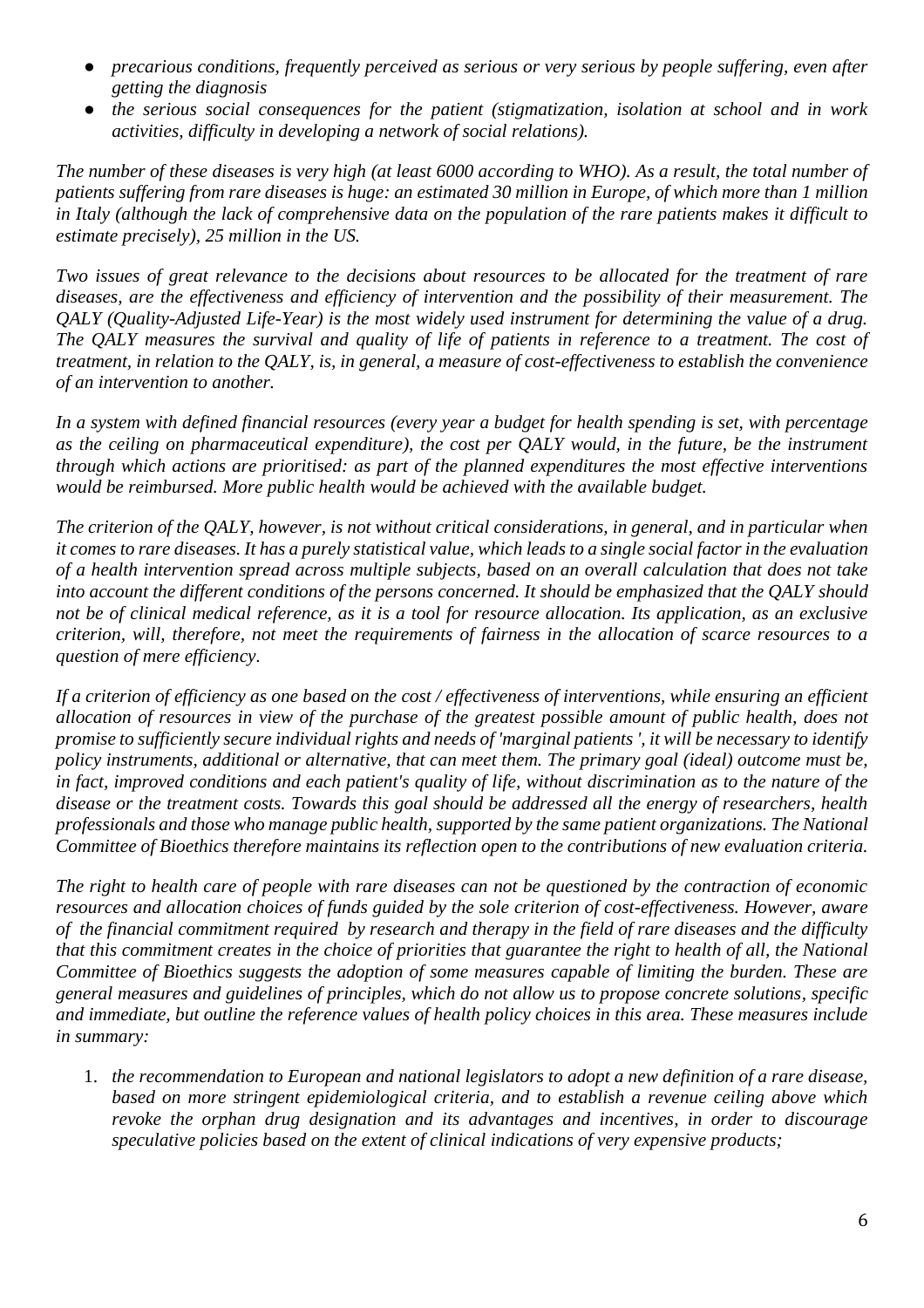- 2. *the promotion of management and treatment, pharmacological and non-pharmacological, of rare diseases, hereditary or not, also reducing the number of undiagnosed cases, reducing the time of diagnosis and increasing the availability of genetic counseling for hereditary diseases;*
- 3. *the promotion of clinical trials on a multicenter, national and international basis, in full respect of the persons whom experiments are performed (children and other particularly vulnerable conditions) and ethical criteria (informed consent, confidentiality of information, etc.); for this purpose it is desired the realization of a European fund for the translational research of new orphan drugs;*
- 4. *promotion of transfer of research results in the treatment of rare diseases and the simultaneous adoption of a greater rigour in the criteria for evaluating the innovation of orphans drugs before they are placed on the market, ensuring the best national and international clinical practices for all patients, without exception or regional differences;*
- 5. *monitoring the efficacy and tolerability of drugs granted for compassionate use or used in off-label form;*
- 6. *the recovery of resources in order to sustain the burden of orphan treatments through the redistribution of the expense for some classes of drugs, widely used and low cost, by the NHS to patients, but also by promoting campaigns to ensure that large companies, whether pharmaceutical or producers of consumer goods, are encouraged to 'adopt' one or the other of orphan diseases, considering that 'ethics' of a product, once advertised, can be an added value.*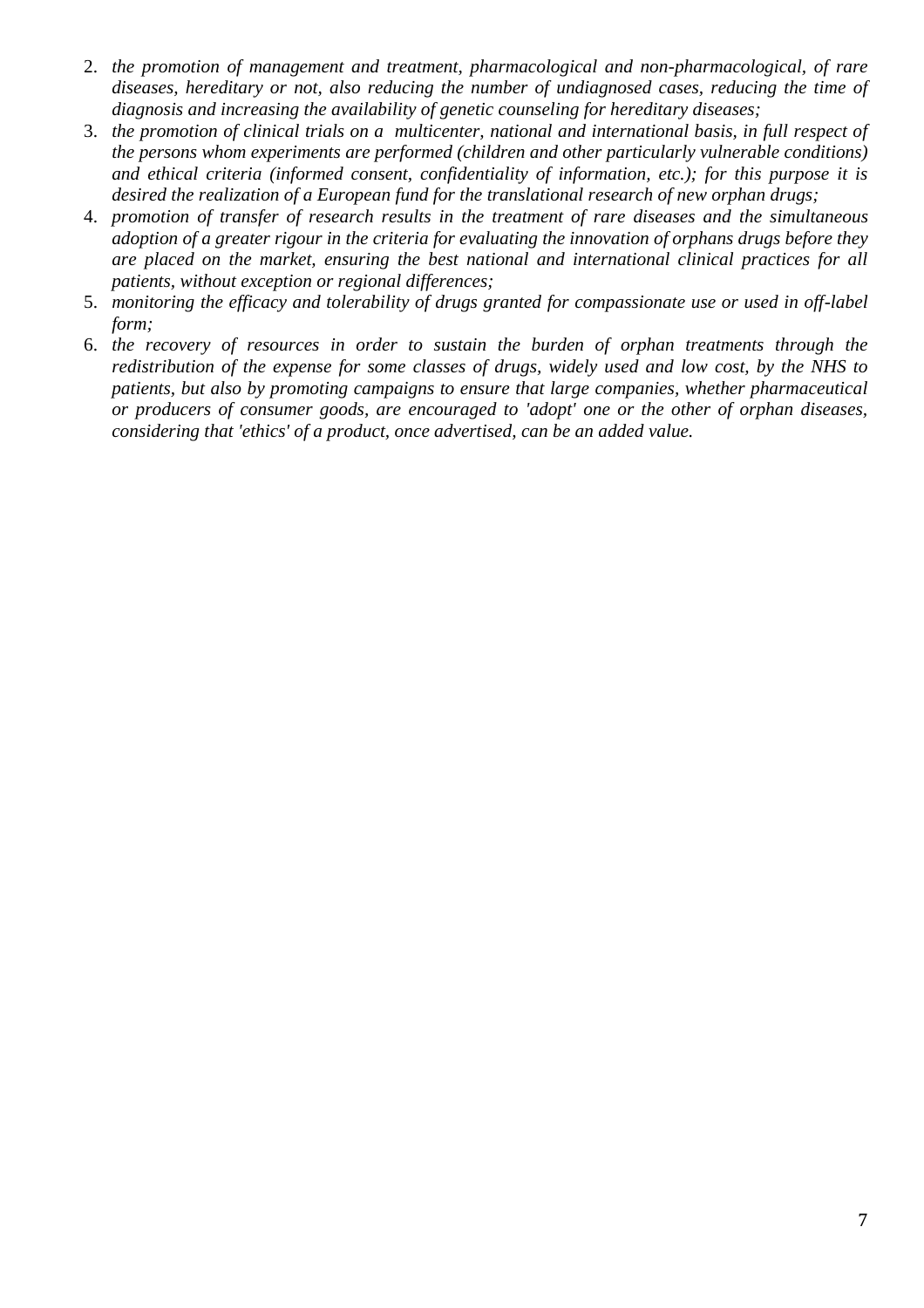## **RARE DISEASES**

A disease is defined as rare when its prevalence, ie the number of cases in a given time in a given population, conventionally does not exceed a certain threshold.

In the European Union (EU) (European Program of Action On Rare Diseases 1999-2003) this threshold is fixed at 0.05% of the population, or 1 in 2,000 people, or 5 per 10,000.

Italy adheres to the European definition. Other countries adopt slightly different parameters: for example, in the Uinted States a disease is considered rare when it does not exceed the prevalence of 0.08% threshold; Japanese law, however, defines a rare disease that includes less than 50,000 cases (4 cases per 10,000).

The low prevalence does not mean that people with rare diseases are few. It is estimated that the phenomenon affects millions of people in Italy and tens of millions throughout Europe.

Moreover, the number of rare diseases known and diagnosed is between 7,000 and 8,000, but it is a figure that grows with the progress of science and, in particular, with advances in genetic research.

Many pathologies arrive at just a prevalence of 0.001%, ie 1 case per 100,000.

Currently there are several lists of rare diseases, such as

- the National Organization for Rare Disorders (NORD)
- [Office of Rare Diseases](http://rarediseases.info.nih.gov/RareDiseaseList.aspx?PageID=1)
- [Orphanet](http://www.orpha.net/consor/cgi-bin/index.php?lng=IT)

In Italy the National Institute of Health, on the advice of the Ministry of Health, identified with the Ministerial Decree 279/2001 (the Regulation of the establishment of the rare disease national network and exemption from participation in the cost of related health services), a rare disease list for exemption from costs sharing (see. below).

#### **NORMATIVE FRAMEWORK**

*REGULATION (EC) No 141/2000 on Orphan Medicinal products.*

*Point No. 5 of the Preamble.*

*Pathology with spread no more than 5 cases per 10,000 individuals is generally regarded as the appropriate threshold.*

*REGULATION (EU) No 536/2014, on clinical trials on medicinal products for human use.*

*Point No. 9 of the premises.*

*Serious diseases, debilitating and often life-threatening affecting no more than one person in 50,000* 

*Union.*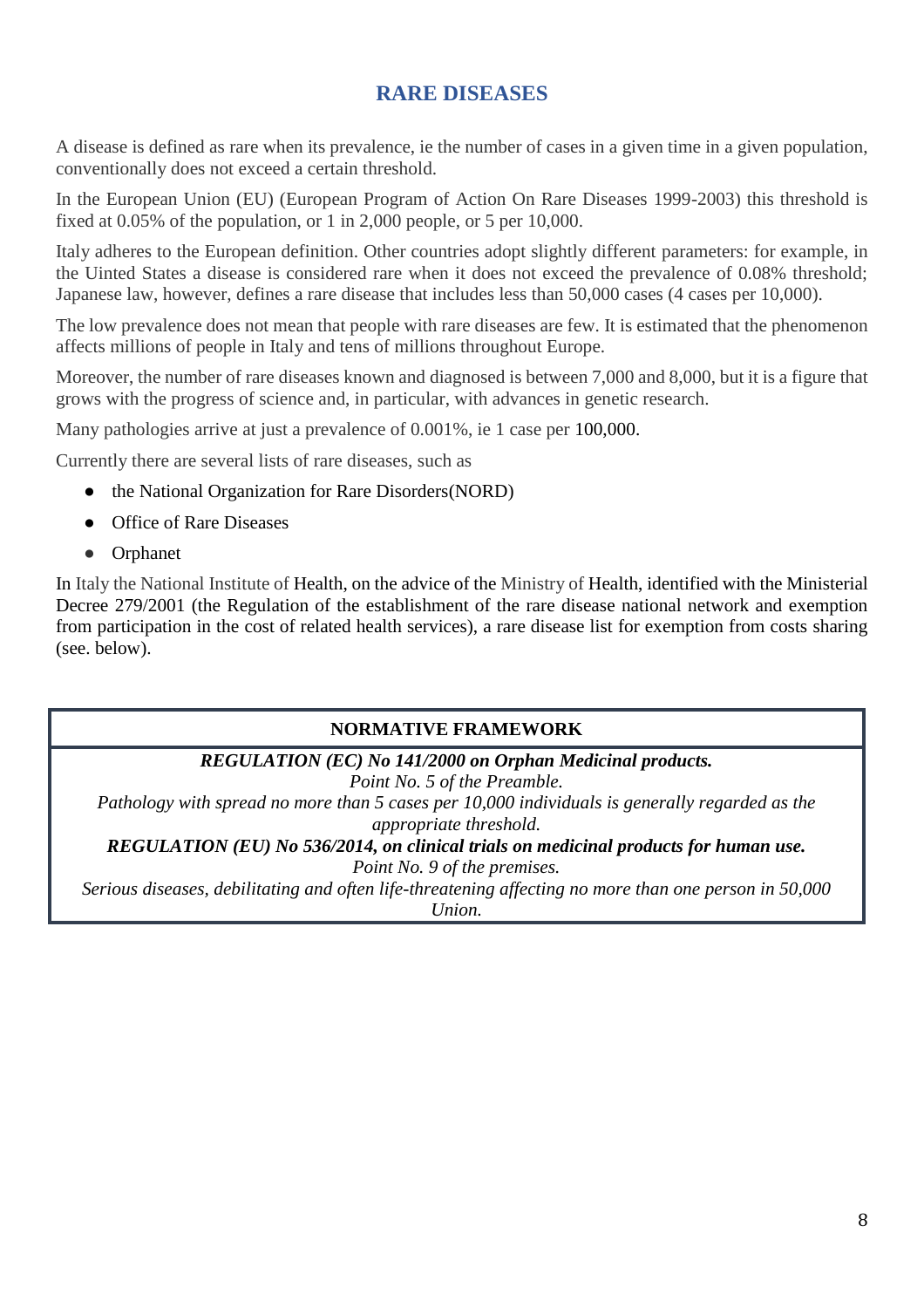## **NATIONAL PLAN FOR RARE DISEASES**

The National Plan for Rare Diseases approved in the State-Regions Conference on 16/10/2014, was enacted in order to give unity to the actions undertaken for rare diseases and to respond to the need to share the same strategy with all role players in the field.

The plan responds to the EU Recommendation 2009 / C 151/02, with which the Commission and the Council of Europe have indicated to member states the need to adopt a national plan for rare diseases by 2013. The National Plan for Rare Diseases, after a premise and an introduction relative to the national and European contexts, is dedicated to analyzing the most critical aspects of care, focusing on the organization of the network of departments, on the monitoring system (national register and regional registers), on problems related to the encoding of rare diseases and databases, but especially on the diagnostic and care pathway, as well as tools for therapeutic innovation (including orphan drugs) and the role of associations.

Undoubtedly, training and professional development of health workers, to ensure thorough transfer of knowledge, are believed to be important elements in the field of rare diseases; The Plan emphasizes the importance of this topic and also looks at the value of information, not only for health professionals, but also for the sick and for their families.

Specific attention is then reserved for the prevention and early diagnosis, because one of the main difficulties encountered by people affected by a rare disease is to obtain a timely diagnosis of the disease and receive appropriate treatment in the initial phase, when it is still possible to determine a significant improvement in the quality of their lives.

A key chapter of National Plan for Rare Diseases is dedicated to the Centers of Expertise. In view of the limited number of patients and limited available experiences, in order to ensure the diagnosis and treatment of these diseases, the EU considers indispensable the establishment of a European reference network for rare diseases, in which privileges, when appropriate, the transfer and exchange of experiences, the exchange of information and data, biological samples, of radiological images and other diagnostic elements, instead of moving the patients.

At the European level, the European Union Committee of Experts on Rare Diseases (EUCERD) has issued several recommendations on Centers of Expertise, on the establishment of European reference networks, on registers, on indicators for national plans and the added value of orphans medicines.

In the field of networking and identification of structures that are part of the same, fundamental documents are the Recommendations on Quality Criteria for Centers of Expertise for Rare Diseases in the Member States of 24 October 2011 and the Recommendations on Rare diseases European Reference Networks (RD ERNS) of 31 January 2013.

According to the Recommendations of 2011, the Centers of Expertise for rare diseases are recognized by Member States as "expert" facilities for diagnosis and treatment of patients with rare diseases in a defined geographical area, preferably national and, where necessary, international. They include or coordinate multidisciplinary skills, contribute to developing diagnostic and therapeutic protocols, guidelines and best clinical practices, and are connected with specialized laboratories and other facilities (eg rehabilitation), participate in scientific research activities, contribute to the formation of doctors, paramedics and non-medical professionals, provide information and collaborate with patient organizations. The selection criteria of the Centers of Expertise are contained in the Plan.

Another key point is the establishment of European Reference Networks (ERNS) for diseases or groups, resulting in the determination of expert centers nationwide, identified by Member States according to the specific situations of the different countries / regions.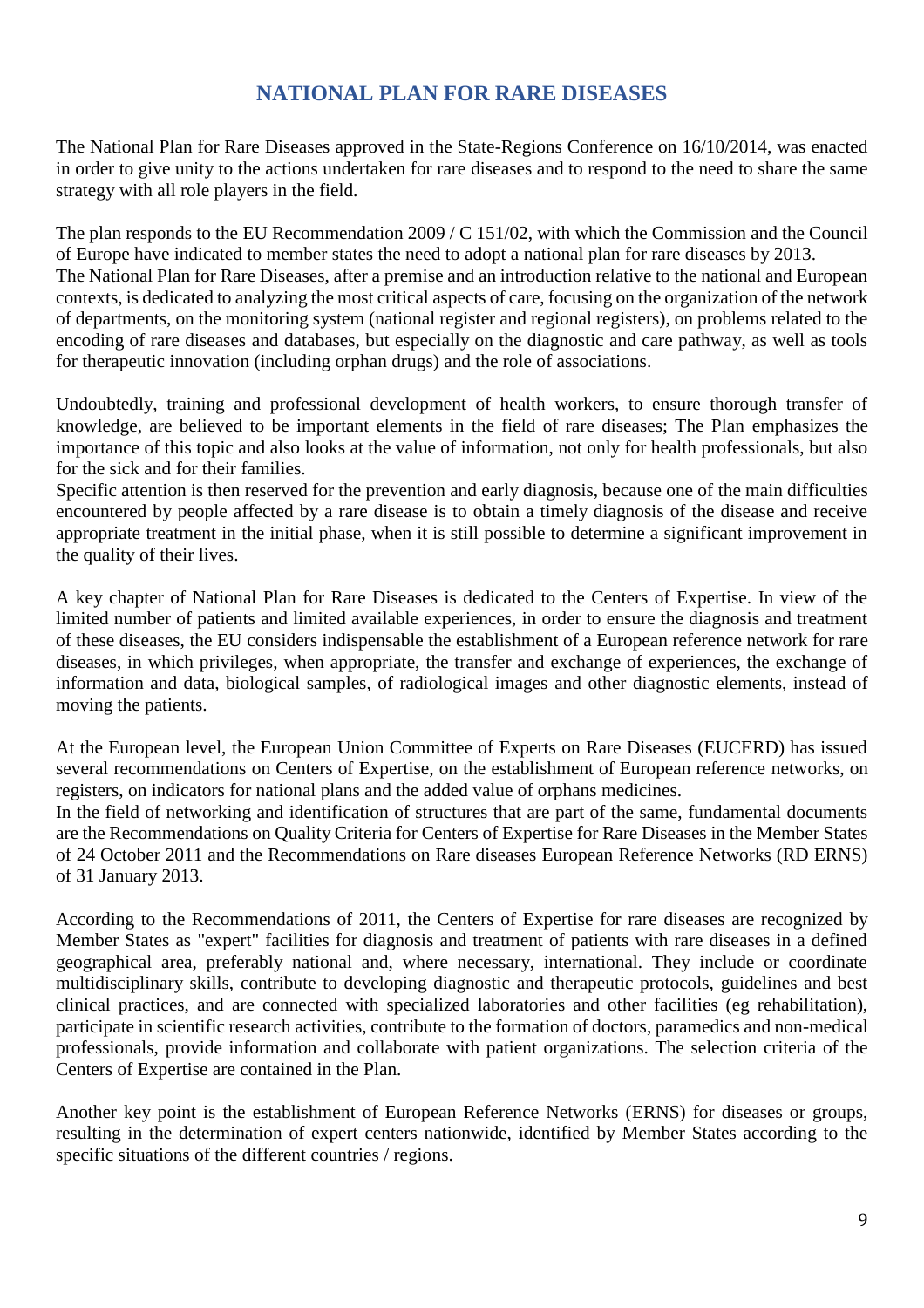According to the European Community approach, it is up to Member States in the territory of competence the task of identifying the experiences to be made available, defining quality indicators to be shared with other Member States and provide appropriate information to professionals and healthcare providers, citizens and to patient organizations, with regard to conditions of access to the structures of ERNS.

At European level the types of services are defined and the necessary facilities and resources to be shared and formally identified, how to share the skills and information, including information on best practices to be disseminated to aid diagnosis and proper treatment.

#### **NORMATIVE FRAMEWORK**

#### *PRESIDENCY OF THE COUNCIL OF MINISTERS*

*Permanent Conference for relations between the state, the regions and the autonomous provinces of Trento and Bolzano, Repertoire acts n. 140 / CRS of 16 October, 2014 ...., We should approve the "National Plan for Rare Diseases".*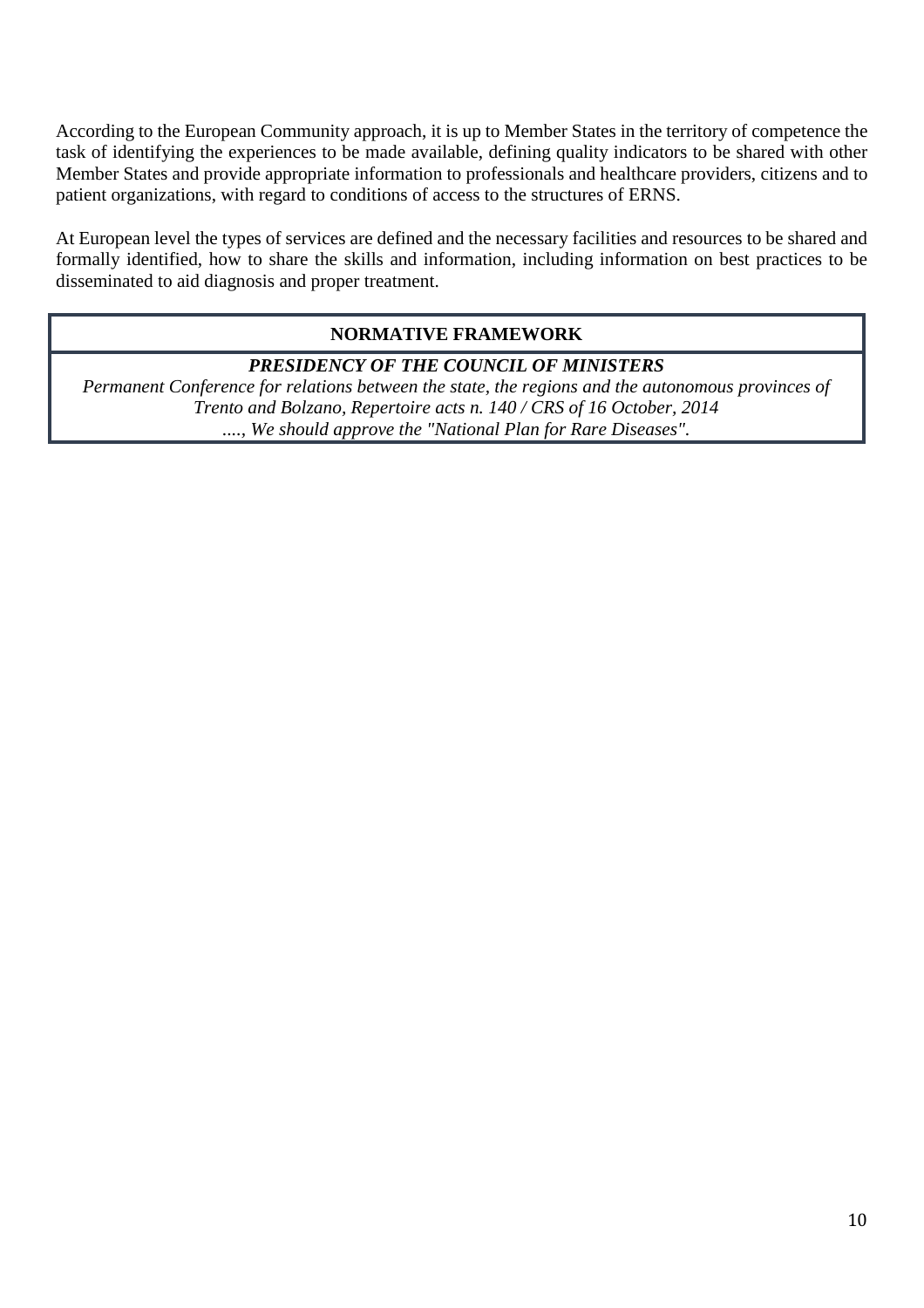## **EXEMPTION CRITERIA FOR RARE DISEASES**

The [Ministerial Decree n. 279/2001](http://www.trovanorme.salute.gov.it/norme/dettaglioAtto?id=17169&completo=true) established under what conditions people with rare diseases are entitled to exemption from sharing in the costs of services provided by the National Health Service.

The criteria entitling to the specific exemption are contained in Legislative Decree 124/1998 and include:

- the rarity (referred to the prevalence limit  $< 5 / 10,000$  inhabitants established at European level)
- $\bullet$  to the clinical severity
- to the degree of invalidity
- the onerousness share of participation (deriving from the cost of its treatment).

It takes into account, then, two more specific criteria: the difficulty in making the diagnosis and the difficulty of identifying the proper treatment to often complex care needs.

The list of rare diseases exempt from sharing has recently been extended by [Decree of the President of the](http://www.salute.gov.it/portale/esenzioni/dettaglioContenutiEsenzioni.jsp?lingua=italiano&id=4773&area=esenzioni&menu=vuoto)  [Council of Ministers of January 12, 2017](http://www.salute.gov.it/portale/esenzioni/dettaglioContenutiEsenzioni.jsp?lingua=italiano&id=4773&area=esenzioni&menu=vuoto) the new definition of levels essential for assistance (LEA). The list currently includes 583 diseases, but some regions have approved exemptions for more diseases than those provided by Decree 279/2001.

Lists of LEA related to chronic diseases, MR, vaccines and hospital services whose cost is covered by the state have been updated in 2017... With the definitive introduction of the new LEA the list of rare diseases has been rewritten, with the addition of 110 new diseases.

The exemption is granted on

- all appropriate and effective services for the treatment and monitoring of rare disease ascertained and for the prevention of further aggravation
- interventions for the diagnosis, carried out by the deparments of the national network, based on a suspected diagnosis formulated by an NHS specialist
- genetic investigation of the assisted family may be necessary to diagnose a rare disease of genetic origin for the patient.

### **NORMATIVE FRAMEWORK**

#### *DECREE 18 May, 2001, No. 279*

*Regulation of the establishment of the national network of rare diseases and exemption from participation in the cost of related health services.*

*Art. 5 paragraph 4.*

*The patient ascertain to have a rare disease, included in Annex 1, by a department of the network, may apply for recognition of the right to exemption to the local health unit of residence, attaching a certificate issued by the same department.*

*Art. 6, paragraph 1*

*The patient, that it is exempted, is entitled to health care benefits included in the essential levels of care, effective and appropriate to the treatment and the disease from which he/she suffers, monitoring and for the prevention of further aggravation*

#### *DECREE PRESIDENT OF THE COUNCIL OF MINISTERS 12 January 2017*

*Definition and update of the essential levels of care, referred to in Article 1, paragraph 7, of legislative decree 30 December 1992, n. 502.*

*Art. 52*

*People with rare diseases*

*People affected by rare diseases specified in Annex 7 to this Decree are entitled to exemption from participation in the cost of related health care benefits.*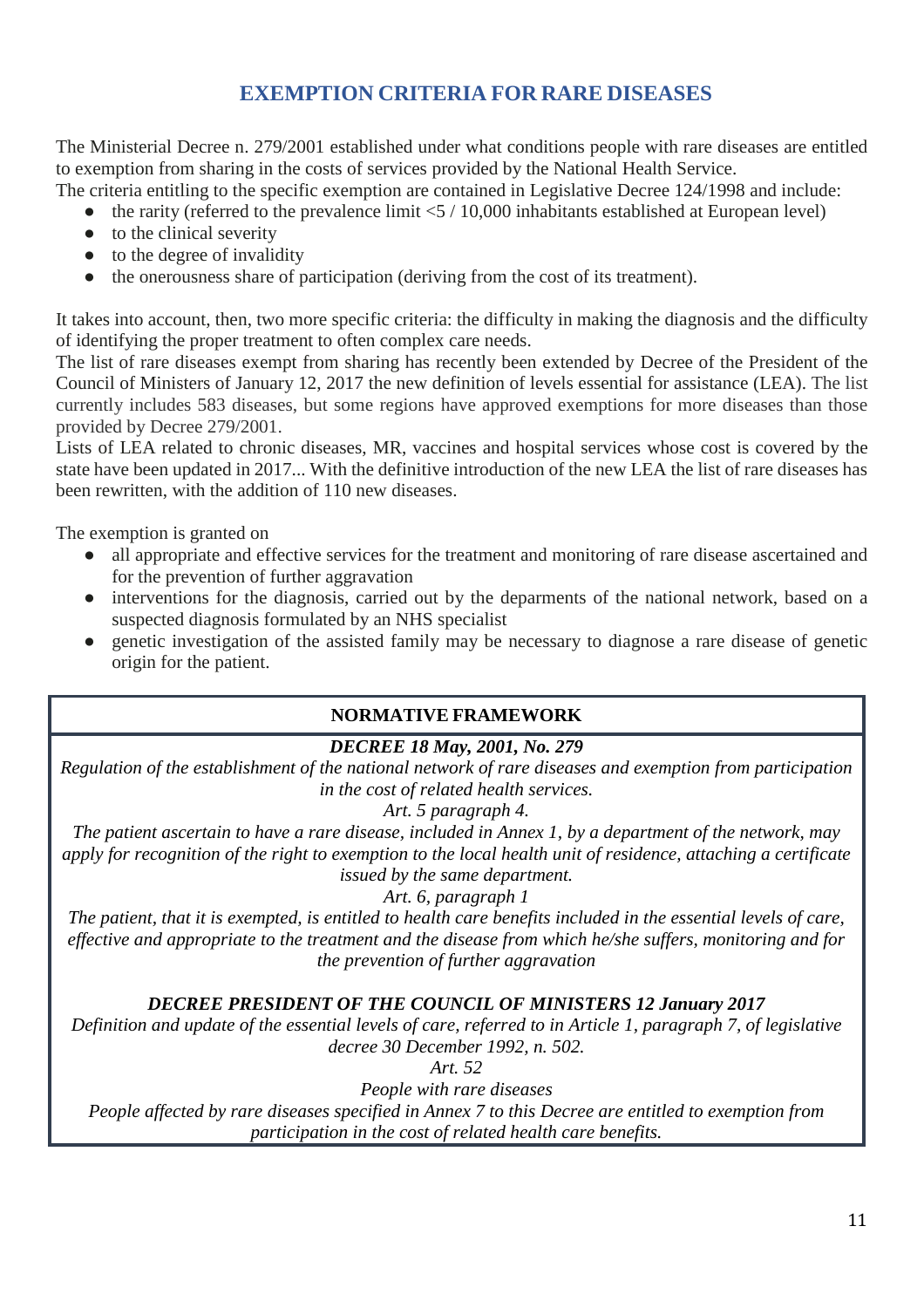## **ORPHAN DRUGS**

Patients with rare diseases can not be excluded from science and the progress of treatments, as they have the same rights as all the ill. In order to stimulate research and development of orphan drugs, the authorities have adopted incentives in this area. The beginning can be made to coincide with 1983, with the adoption of the Orphan Drug Act in the United States, followed by Japan and Australia in 1993 and 1997; Europe approved in 1999 the creation of a unified policy for orphan drugs for all countries.

The classification of orphan drugs then takes place in Europe at EU level in accordance with Regulation (EC) No 141/2000, and takes into account both the target (rare diseases), as well as the fact that the marketing of a drug intended to treat a rare disease does not always allows for the recovery of the capital invested for its research. Moreover, even a substance to be used for the treatment of a frequent disease could not allow for an adequate return on investment, and thus have an indication as an orphan drug.

Concretely, the rule for the classification of orphan drugs are medicines that:

- treat rare diseases or diseases for which without incentives the investment required to commercialize the drug is unlikely to be profitable
- they are serious conditions (ie involving threat to life or chronically debilitating)
- that there is no satisfactory method of diagnosis, prevention or treatment or the drug brings significant benefits compared to existing ones

The "license" of orphan drug will be forfeited at the request of the sponsor, loss of patent protection or when it is established the loss of even one of these requirements.

#### **NORMATIVE FRAMEWORK**

#### *REGULATION (EC) No 141/2000 on orphan medicinal products.*

*Art.3*

*A medicinal product shall be designated as orphan medicinal product if its sponsor can demonstrate: 1. That it is intended for the diagnosis, prevention or treatment of a disease that leads to a life-threatening or chronically debilitating condition affecting not more than five in ten thousand persons in the EU Community when the application is made, or*

*that it is intended for the diagnosis, prevention or treatment in the EU Community of a disease which involves a threat to life, of disease seriously debilitating or serious and chronic affection, and that it is unlikely that, without incentives, the marketing of the medicinal product in the EU Community would generate sufficient return to justify the necessary investment;*

*2. that there are no satisfactory methods of diagnosis, prevention or treatment of the condition authorized in the EU Community or, if such methods exist, that the medicinal product will be of significant benefit to those affected by that condition.*

#### *Point No. 1 of the Preamble.*

*Some conditions occur so infrequently that the cost of development and marketing of a medicinal product to diagnose, prevent or treat is recovered by the expected sales; the pharmaceutical industry would not be willing to develop the medicine under normal market conditions; these medicinal products are therefore defined «orphan drugs».*

#### *Article 5, paragraph 12*

*A medicinal product which has been designated as an orphan medicinal product is deleted from the EU Community Register of Orphan Medicinal Products:*

*a) at the sponsor's request,*

*b) where it is established before the granting of the marketing authorization that the medicinal product in question no longer meets the criteria set in Article 3*

*c) at the expiry of the market exclusivity period referred to in Article 8.*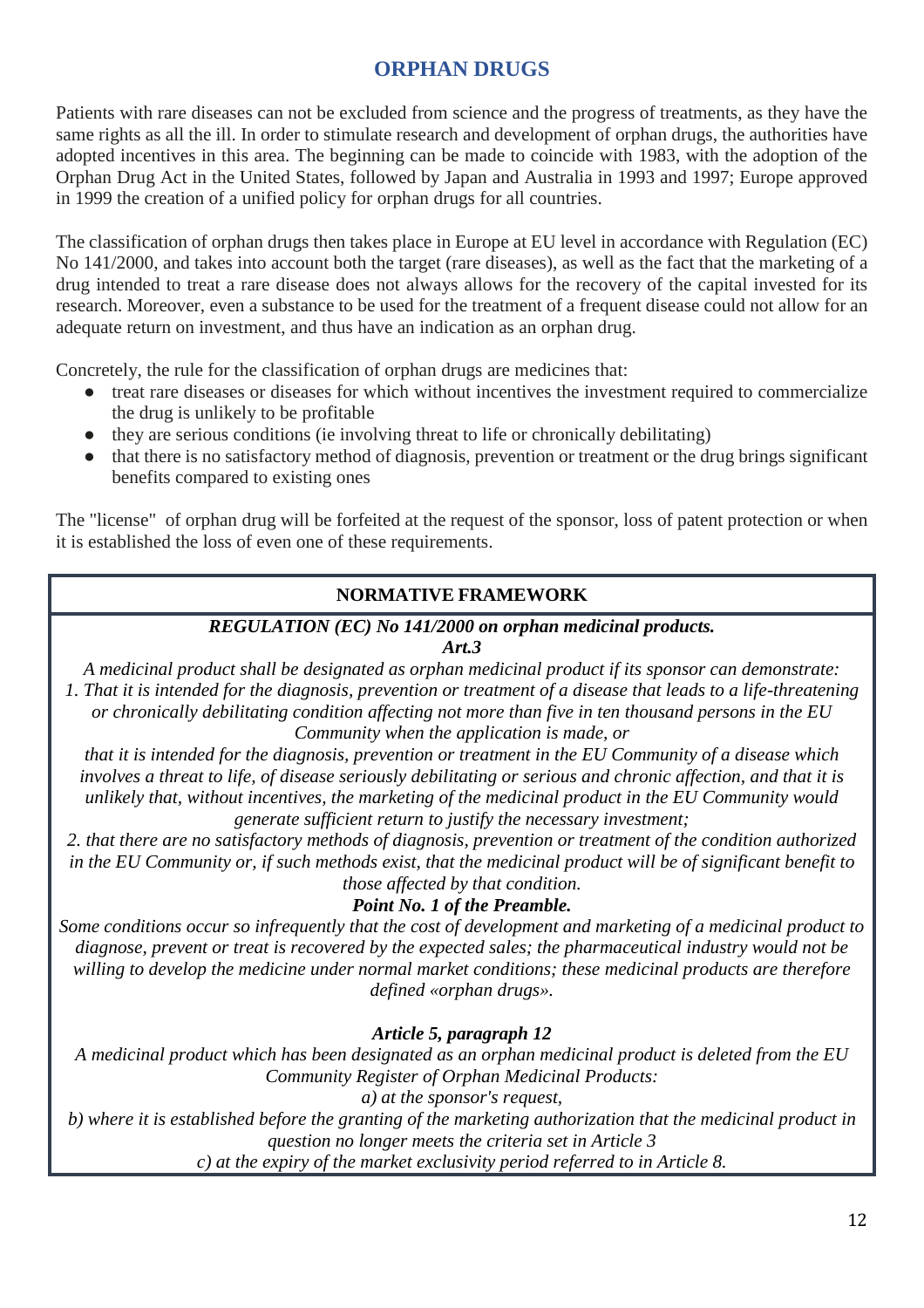## **NUMBER OF ORFAN DRUGS**

Of the 81 recommendations issued by Ema in 2016 for drug approval, 16 are drugs that have been labeled as orphans, 19.7%. Seven of these drugs, 43.75%, are oncologic drugs, the most developed area, followed by the haematological area with 25% of drugs (4 drugs), and metabolic area with 18.75% (3 drugs) And from hepatic and immunological areas with 6.25% (1 approved drug for each).

18.75% Of Authorized Orphan Drugs Were Subjected To An Accelerated Procedure (3 Drugs), Six Are Orphan Drugs That Have Received Marketing Authorization, 37.5%. Of The 16 Orphan Drugs Authorized, Only 2, Both Oncologic, Have Undergone The Accelerated Procedure And The Marketing Authorization.

For One Of The Approved Orphan Drugs, The Marketing Authorization Was Issued In Exceptional Circumstances Related To Metabolic Pathology.

Currently, in the EMA register, drugs with orphan designation are 94. Of these, 86.2% are authorized for one indication (81 drugs), approximately 9.6 is authorized for two different indications (9) drugs for more than three indications (4 drugs).

By 2015, orphan drugs authorized by EMA are 87, of which 66 (including the 13 products classified with the C-nn reimbursement range) are marketed in Italy at 31 December, 2015.

Of the 21 remaining medicines:

11 products are awaiting the allocation of the C-nn range

For two medicinal products, the related refinancing and price negotiation questions have never been submitted by the respective pharmaceutical companies.

8 medicines are accessible on the territory via additional distribution channels (Law 648 and Article 8 of Law 326/2003) that the Italian Medicines Agency provides to patients.

In the year 2015, spending of orphan drugs, including the purchase by public health facilities and the provision of public health care assistance, amounted to about 1.2 billion euro, corresponding to 5.5% of spending for pharmaceuticals.

The impact of spending on orphan drugs classified as non-reimbursable by SSN, is 0.85%, 0.11% in 2014, compared to total orphan drug spending.

In terms of consumption, however, 10.3 million doses of orphan drugs have been consumed in 2015, ie just 0.04% of pharmaceutical consumption

The incidence of consumption of orphan drugs not reimbursed by the SSN on total consumption of orphan drugs is 1.5%, up from the previous year (0.0007%).

In relation to therapeutic categories, 49% of expenditure was used for antineoplastic and immunomodulatory agents followed by 20% for gastrointestinal and metabolic drugs and 11% for cardiovascular system medicines.

In terms of consumption, 41% of orphan drugs are absorbed by antineoplastic and immunomodulatory agents followed by cardiovascular system drugs (13%) and nervous system drugs (11%).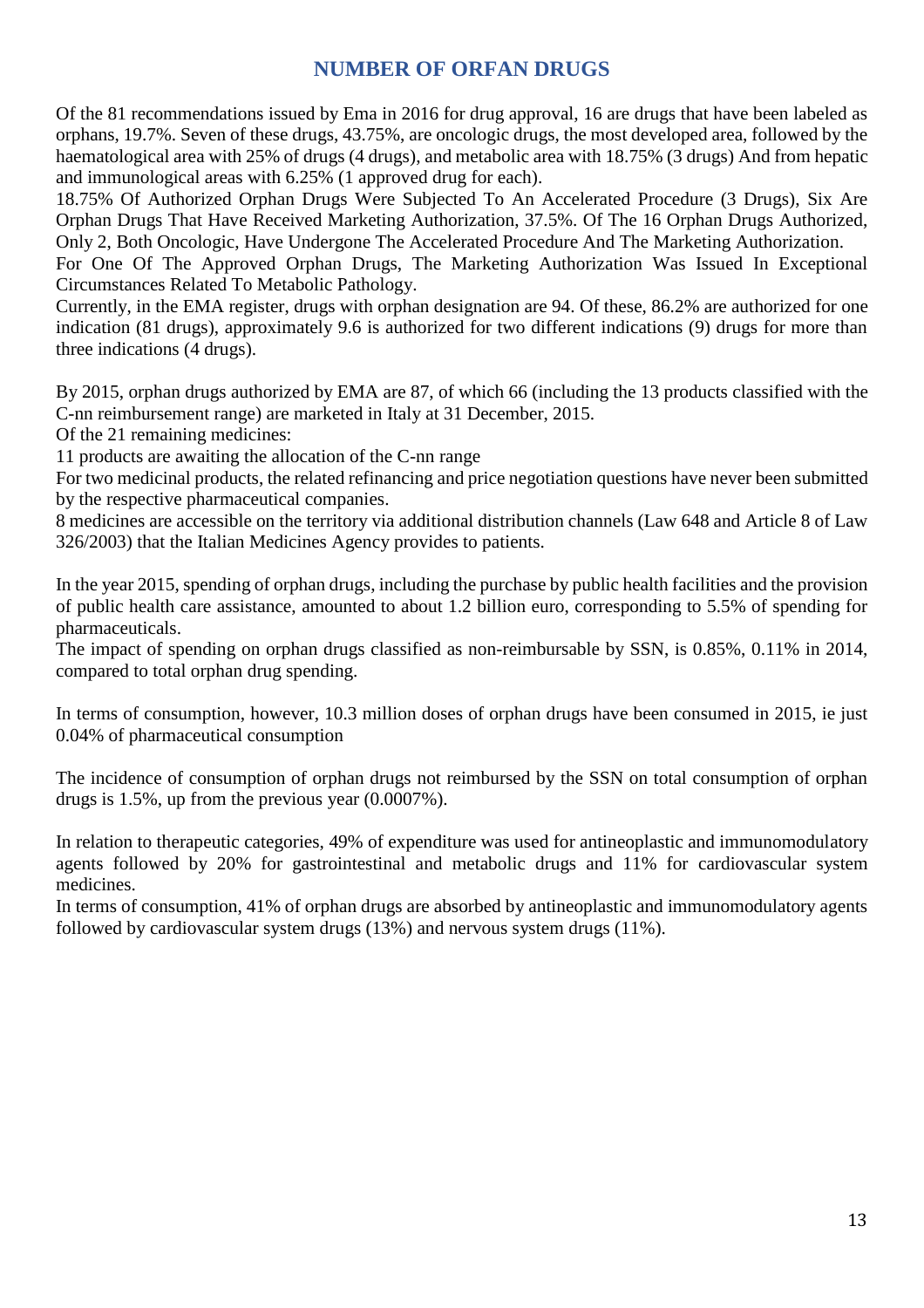## **INCENTIVES FOR ORPHAN DRUGS**

In order to encourage the pharmaceutical and biotechnology industry to devote itself to the research and development of orphan drugs and to foster the development of knowledge of these diseases, the EU has identified a number of incentives for the sector.

The European Council, with Recommendation 08.06.2009, emphasized the importance of a European level interaction for Member States sharing data on the therapeutic or clinical value of the orphan drug in order to reduce waiting times for access to these medicines by subjects with rare disease. Incentives are then envisaged, both at European and national level, in terms of simplification and acceleration of authorization procedures. These incentives are dealt with in the following paragraphs.

#### RESEARCH ON ORPHAN DRUGS

Research is the tool to increase knowledge about rare diseases. Research generally conducted on rare diseases does not appear sufficient in relation to the number of pathologies identified and their heterogeneity. For this reason, in order to stimulate research in the field of rare diseases, European and national, various initiatives are identified.

Research on rare disease currently has three major funding levels:

- International: IRDiRC, created in 2011, aims to foster international collaboration in research on rare diseases. In order to reach the ambitious objectives of the Consortium, firstly, it is necessary to strengthen the clinical activity to make homogeneous data and samples available; transferable preclinical and clinical research should be promoted; ethical and regulatory procedures should be streamlined
- European: Since 1990, Europe has identified rare diseases as one of the priority areas of research within the EU Framework Programs for Research and Technological Development (FP)
- National: AIFA finances independent research with a part of the 5% contribution paid by the pharmaceutical companies as provided by the AIFA Act (Law No. 326/2003). Part of this fund is intended to carry out research on the use of medicines and, in particular, clinical comparative trials between medicines to demonstrate added therapeutic value, as well as on orphan drugs and rare diseases. Each year an announcement of selection is made for the SSN structures, research institutes, universities and non-profit organizations on the topics considered priority.

There are other dedicated funds, some are intended for initiatives in the field of medicines, others are provided through the announcements of selection issued by associations and private or non-profit foundations.

In addition to the public sector, the private sector also intervenes in research; Many of the resources used in the experimentation come from private companies.

In this regard, in the National Report on Clinical Trials of Medicines 2015 on 2014 data, the number of clinical trials on medicines for the treatment of rare diseases is 23.5%, with 139 out of 592 ongoing studies in 2014; Of these 44.6% (62 studies) in phase III of the experiment and 38.8% in phase II.

Much of the costs incurred for clinical trials on these drugs are financed by private companies, in fact 74.8%, while the remaining 25.2% is funded by nonprofits. Experimentation subsidized by profit entities constitutes for 86.8%, by international clinical trials; the experiments carried out by nonprofit entities constitutes 80%, by national clinical trials.

#### **NORMATIVE FRAMEWORK**

#### *Law 326/2003 Article 48, paragraph 19*

*The resources allocated to the fund referred to in paragraph 18 shall be allocated by the Agency: a) 50%, for the establishment of a national fund for the use of orphan drugs for rare diseases and medicines which represent a hope for treatment, pending marketing, for particular and serious diseases*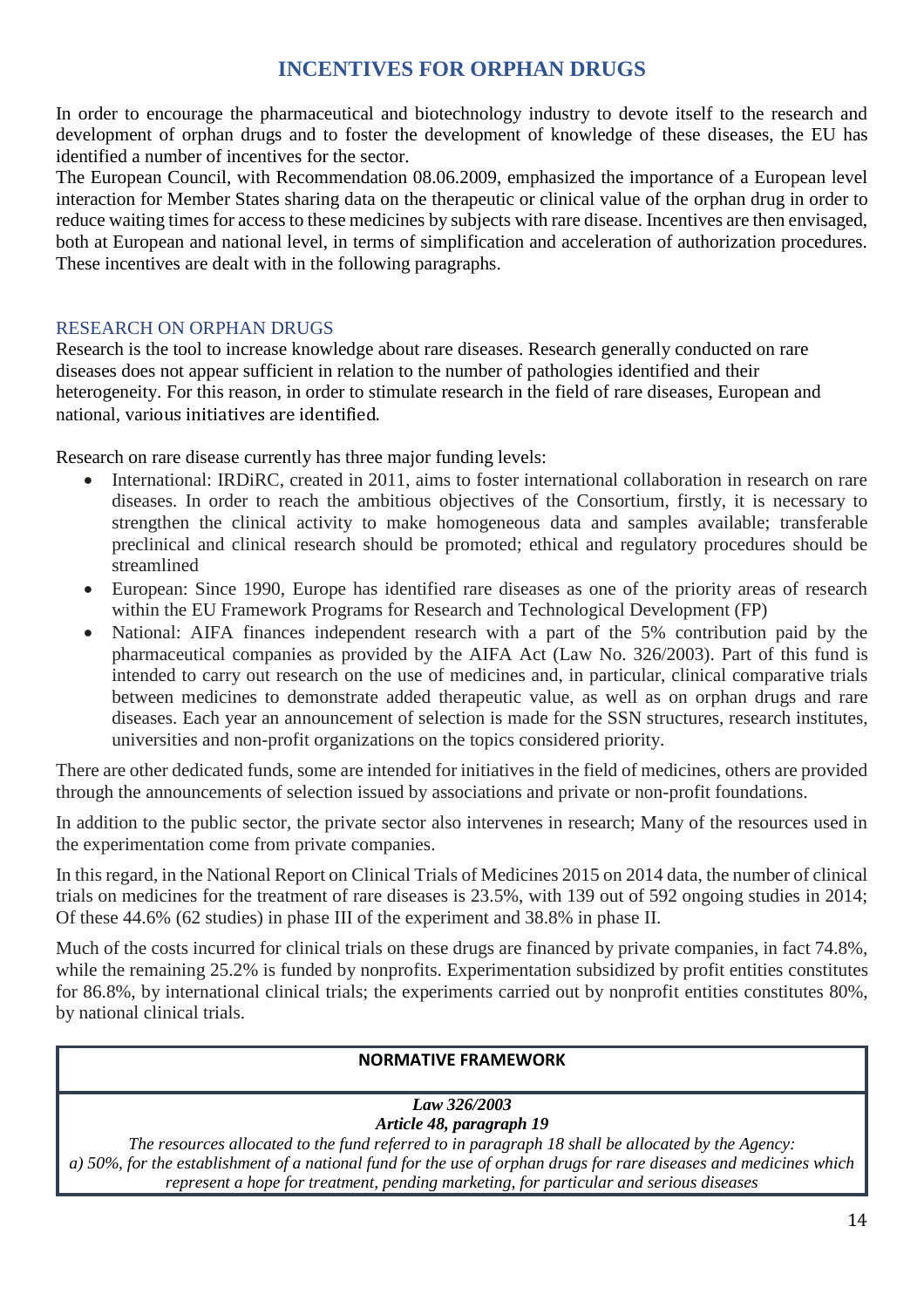*b) for the remaining 50 per cent:*

*1) the creation within its own structures of an independent drug information center;*

*2) the realization, in concert with the regions, of an active pharmacovigilance program through structures identified by the regions, with the aim of providing counseling and continuing education for general practitioners and free choice pediatricians in collaboration with organizations of category and relevant scientific societies and universities;*

*3) research on the use of drugs and, in particular, clinical comparative trials between drugs to demonstrate added therapeutic value as well as on orphan drugs and life-saving medicines, including through announcements of selection to IRCCS, universities and regions;*

*4) other information activities on drugs, pharmacovigilance, research, training and staff training.*

#### AUTHORIZATION FOR MARKETING

Regulation (EC) No. 726/2004 stipulates that certain types of medicines, including orphan drugs, should be subject to a "centralized" procedure to receive marketing authorization.

This procedure is conducted by EMA, the European Medicines Agency, through its Committee on Human Medicinal Products (CHMP). Following the scientific evaluation of the documentation submitted by the applicant, the Committee issues an opinion which is subsequently transmitted to the European Commission. In turn, the Commission issues a Decision which is binding on all Member States. The centralized procedure requires a time of 210 days.

At national level, the European Assessment Office has a major role for medicines authorized through the centralized procedure, which carries out a scientific evaluation of innovative and high-tech medicinal product dossiers.

For these drugs, the AIFA European Assessment Bureau, with a degree of transposition, classifies the drug in a specific section dedicated to drugs that have not yet been evaluated for reimbursement (Class C (nn)).

Class C (nn) can be considered as a provisional class, in which the drugs that have not yet been evaluated for redeemability are inserted, the same was established by law no. 189/2012.

Regulation (EC) No 141/2000 on Orphan Medicinal Products has introduced the possibility for manufacturers of such medicinal products to request a prior opinion from EMA on the various tests required to demonstrate the quality, safety and effectiveness of the medicine; The Regulation also provides for the establishment of a procedure for the development of orphan drugs, which consists of regulatory advice by the Agency, for the definition of the content of the application for authorization. Furthermore, the European Community and subsequently Member States, according to the rules set out in the Regulation, agree not to grant and accept other AIC for similar medicinal products, with the same therapeutic indications, for a period of ten years, consequently a period of protection.

In order to encourage the production of orphan medicinal products, the European Union has foreseen, for certain categories of medicinal products that meet unsatisfied medical needs, the possibility of granting marketing authorizations based on less complete data than those normally required. To this end, reference is made to:

a. To the marketing authorization

b. To the marketing authorization issued under exceptional circumstances.

#### THE MARKETING AUTHORIZATION.

The marketing authorization, governed by Regulation (EC) No. 507/2006, involves the rapid approval of a drug on the basis of less complete clinical data than those generally required. This form of authorization may be required for a medicinal product intended for unmet medical need for a severely disabling or lifethreatening illness, for a rare disease or for use in emergency situations in response to a threat to public health. In order to achieve the right balance between reducing the time to access to medicines and medicinal products authorization based on an unfavorable risk / benefit ratio, should be subordinate to specific obligations of the marketing authorization. It should, in fact, require that the holder complete or initiate certain studies to confirm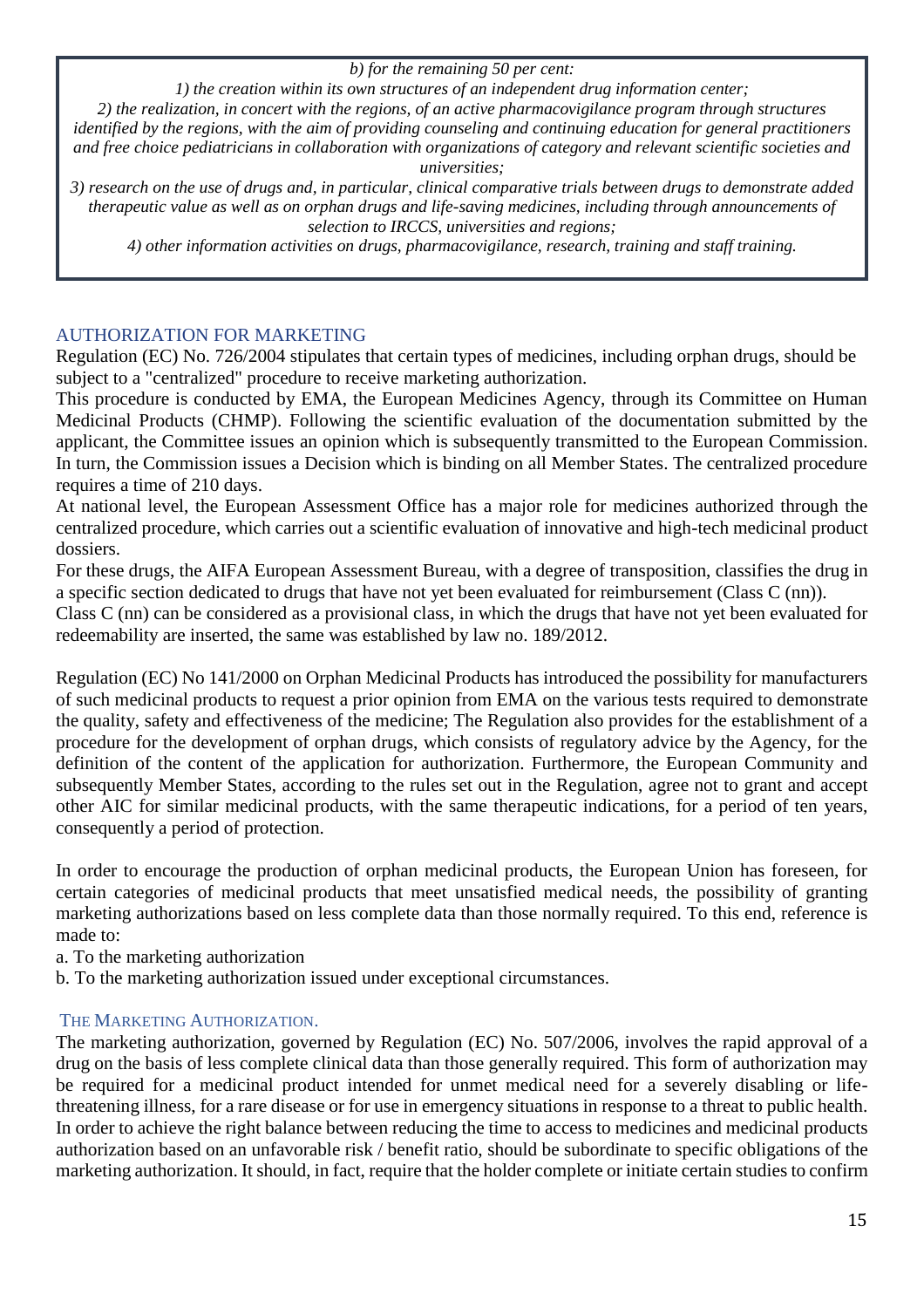that the risk / benefit balance is positive and resolving any questions concerning the quality, safety and efficacy of the product.

The marketing authorization may be issued when the Committee considers that although no comprehensive clinical data on the safety and efficacy of the medicinal product are provided, the risk / benefit ratio of the medicinal product is respected, when the applicant may subsequently provide complete clinical data, when the medicinal product is intended to meet unsatisfactory medical needs and, finally, where the public health benefits deriving from the immediate availability on the market of the medicinal product in question exceed the risk inherent in the fact that additional data is still needed.

Such authorization shall be valid for one year and may subsequently be renewed. The drug developing company is required to conduct further studies to provide complete data, so that it can be converted to a standard authorization.

#### MARKETING AUTHORIZATION ISSUED IN EXCEPTIONAL CIRCUMSTANCES

The authorization shall be granted in exceptional circumstances which may be granted provided that the applicant establishes specific mechanisms for the safety of the medicinal product and informs the competent authorities of any inconvenience associated with the use of the medicinal product.

Conditional AIC differ from marketing authorizations issued under exceptional circumstances, which generally refer to very rare diseases. Both procedures are provided for in Article 14 of Regulation (EC) No. 726/2004, respectively, paragraphs 7 and 8. However, while the AIC conditioner is released before all the data is available, and will subsequently be supplemented by the missing data, for a marketing authorization issued under exceptional circumstances, it will never be possible, in principle, to constitute a complete dossier.

At national level, a process is being provided to facilitate quick access to orphan drugs, Law No. 189/2012 provided for the possibility for the pharmaceutical company to ask for price and reimbursement to AIFA shortly after CHMP has issused a positive opinion and, therefore, even before the European Commission has granted Community authorization for the marketing of the drug. This derogation from the normal procedure is related to orphan drugs, medicines that can be used exclusively in hospital and drugs of exceptional therapeutic relevance.

With Law no. 98/2013, AIFA has been assigned the task of prioritizing orphan drugs and of exceptional therapeutic relevance, with a maximum 100-day evaluation time. (So-called "fast track authorization").

#### **NORMATIVE FRAMEWORK**

#### *REGULATION (EC) No 141/2000 concerning orphan medicinal products*

*Art. 8*

*The Community and the Member States shall not accept any other applications for authorization, grant other marketing authorizations or accept requests for extension of marketing authorizations for existing medicinal products with the same therapeutic indications for a marketing authorization for a period of ten years.*

*1. Before submitting an application for a marketing authorization, the sponsor of an orphan medicinal product may request an opinion from the Agency on the performance of the various tests and tests required to demonstrate the quality, safety and efficacy of the medicinal product. Medicinal product in accordance with Article 51 (j) of Regulation (EC) 2309/93.*

2. The Agency shall establish a procedure for the development of orphan medicinal products, which shall *provide regulatory advice for the definition of the content of an application for authorization in accordance with Article 6 of Regulation (EEC) 2309/93.*

*REGULATION (EC) No 726/2004 sets Community procedures for the authorization and supervision of medicinal products for human and veterinary use and establishing a European Medicines Agency Article 14, paragraph 8*

*Upon consultation of the applicant, an authorization may be issued subject to certain specific obligations,*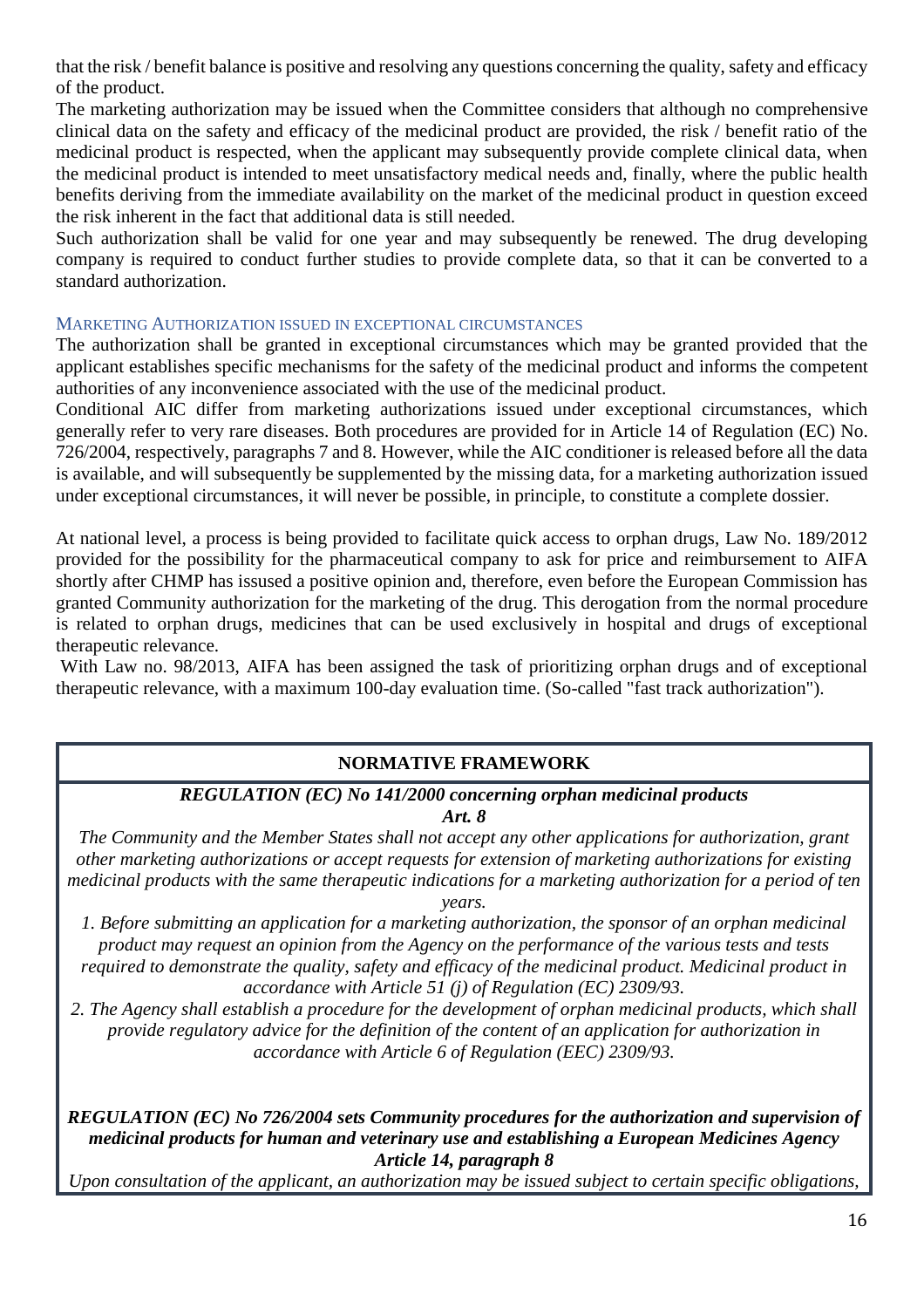*which are reviewed annually by the Agency. The list of such obligations is made available to the public. By way of derogation from paragraph 1, such authorization shall be valid for one year, renewable. The Commission shall adopt a regulation to set the procedures for granting such authorization. This measure, designed to amend non-essential elements of this Regulation by supplementing it, shall be adopted in accordance with the regulatory procedure with scrutiny referred to in Article 87 (2a).*

#### *REGULATION (EC) No 507/2006 authorizing the placing on the market of medicinal products for human use falling within the scope of Regulation (EC) No. 726/2004. Point n. 2 of the Premises.*

*However, in the case of certain categories of medicinal products, in order to meet unsatisfied medical needs of patients and in the interest of public health, it may be necessary to grant marketing authorizations based on less complete data than those normally required and subject to obligations, specifically "conditional marketing authorizations".*

#### *Point n. 6 of the Premises.*

*The marketing authorization is issued before all the data is available. However, it is not intended to remain indefinitely conditioned. When missing data is provided it should rather be possible to replace it with a non-conditional marketing authorization, ie not subject to specific obligations.*

#### *REGULATION (EC) No 507/2006 Of 29 March 2006*

*Concerning the marketing authorization for medicinal products for human use falling within the scope of Regulation (EC) No. 726/2004 of the European Parliament and of the Council*

*A marketing authorization may be granted when the Committee considers that despite the lack of complete clinical data on the safety and efficacy of the medicinal product, all of the following conditions are met: a) the risk / benefit ratio of the medicinal product as defined in Article 1 (28) of Directive 2001/83 / EC is* 

*positive;*

*b) it is likely that the applicant may subsequently provide complete clinical data;*

*c) the medicinal product meets unsatisfactory medical needs;*

*d) public health benefits deriving from the immediate availability on the market of the medicinal product outweigh the risk that additional data is still needed.*

*In the case of emergency situations as referred to in Article 2 (2), a marketing authorization may also be granted in the absence of complete pharmaceutical or preclinical data provided that the conditions set out in points (a) to (d) of this paragraph are respected.*

#### *RECOMMENDATION OF THE EUROPEAN COUNCIL 08.06.2009 (2009 / C 151/02)*

*Which highlighted the need to pool European expertise on rare diseases by sharing Member States' assessment reports on the therapeutic or clinical value of orphan medicinal products at Community level in order to reduce waiting times for access to orphan drugs for people with rare diseases.*

#### *LAW No. 189/2012 (so-called BALDUZZI LAW) Art.5*

*With the exception of medicinal products for which a claim has been made under paragraph 3, the medicinal products for which a marketing authorization is granted in accordance with Regulation (EC) No 726/2004 of the European Parliament and (EC) No 1901/2006 of the European Parliament and of the Council of 12 December 2006 or Regulation (EC) No 394/2007 of the European Parliament and of the Council of 13 March November 2007, or a Marketing Authorization pursuant to Legislative Decree No 24 of April 24, 2006, are automatically placed in a special section dedicated to drugs not yet evaluated for reimbursement, of the class referred to in Article 8, paragraph 10, letter c) of Law 24 December 1993, no. 537, and subsequent modifications in the case of the submission by the company concerned of any request for different classification under the aforementioned legislative provision. Within sixty days of the date of publication in the Official Journal of the European Union of the European Commission's decision on a Marketing Authorization Application pursuant to Regulation (EC) No 726/2004, Regulation (EC) No 1901 / 2006 or Regulation (EC) No 394/2007, AIFA shall publish in the Official Journal a decision on the classification of the medicinal product in accordance with the first period of this paragraph and its supply*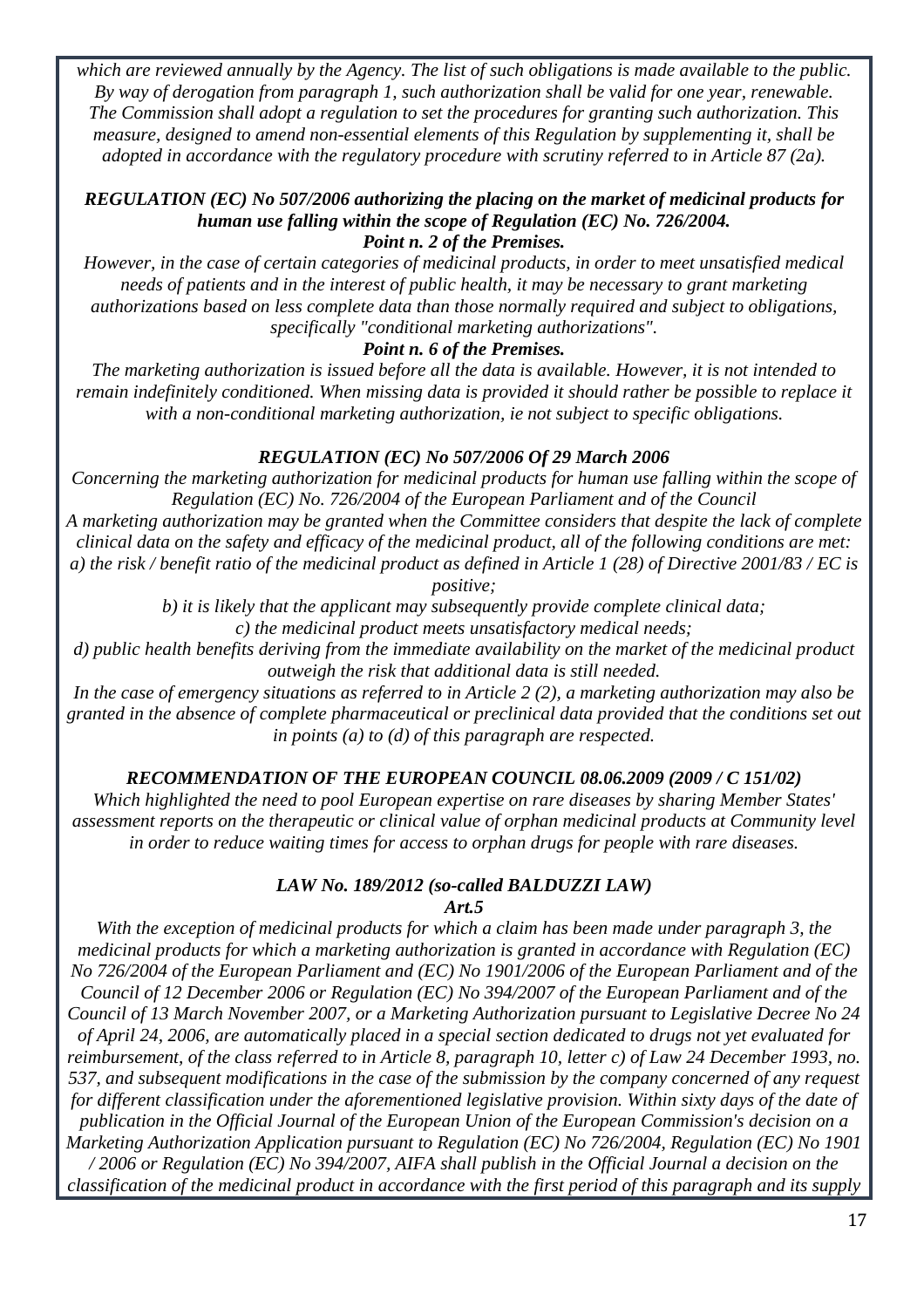*arrangements. For medicinal products authorized under Legislative Decree no. 219, the indications of classification under the first period of this paragraph and of the supply arrangements are included in the marketing authorization. In any case, prior to the commencement of marketing, the marketing authorization holder is required to notify AIFA of the ex-factory price and public price of the medicinal product. The provisions of this paragraph shall also apply to medicinal products subject to parallel importation.*

## *Art.12, paragraph 3*

*It determined that the pharmaceutical company may apply for price and reimbursement from AIFA immediately after the release of a positive opinion from CHMP and, therefore, even before the European Commission has released a Community authorization to market the drug.*

#### *DECREE LAW NO. 69/2013*

*Article 44, paragraph 4-ter amending Law n.189 / 2012 with the introduction of an art. 5-bis "The AIFA evaluates for the purpose of classification and reimbursement by the National Health Service the drugs referred to in paragraph 3, for which an application was filed for classification referred to in paragraph 1, accompanied by the necessary documentation, as a priority and giving them priority over pending proceedings at the date of classification application referred to in this paragraph, including through the setting of extraordinary meetings of the relevant commissions. In such a case, the term referred to in paragraph 4, first period, shall be reduced to 100 days. (So-called "fast track authorization").*

#### PRICING OF ORPHAN DRUGS

Drug pricing is a national competence exercised in Italy by AIFA.

Orphan drug regulations follow the same indications of all other medicines, although some of them are of particular relevance in the specific case.

The price at which a medication will eventually be repaid by the SSN is the result of a negotiation between the company requesting its marketing on the national territory and AIFA.

The latter must comply with the following criteria:

- Positive cost / benefit ratio: The medicine is considered useful for the treatment of pathologies for which there is no effective therapy, or provides a more adequate response than medications already available for the same therapeutic indications
- Risk / benefit ratio more favorable than drugs already available for the same indications Assessment of the economic impact on SSN
- Better cost / daily compared with products of the same effectiveness
- Estimate of the available market shares
- Comparison with prices and consumption of other European countries.

In assessing the efficacy and price of a drug, AIFA is supported by the Scientific Technical Committee (CTS) and the Committee on Pricing and Reimbursement (CPR) and the data provided by the National Observatory on Use of Medicines (OSMED).

Note that AIFA therefore adopts a multi-dimensional approach, namely the HTA, which must (among other things):

- Provide for government expenditure on pharmaceuticals in a context of economic and financial compatibility and competitiveness of the pharmaceutical industry while maintaining the economic balance of the fixed ceiling for contracted and hospitalized pharmaceutical spending
- To ensure innovation, efficiency and simplification of registration procedures, in particular to establish rapid access to innovative medicines and medicines for rare diseases
- To encourage and reward R & D investment in Italy by promoting and rewarding innovation
- To interact and interact with the community of the patient associations and with the medicalscientific world and the productive and distributive businesses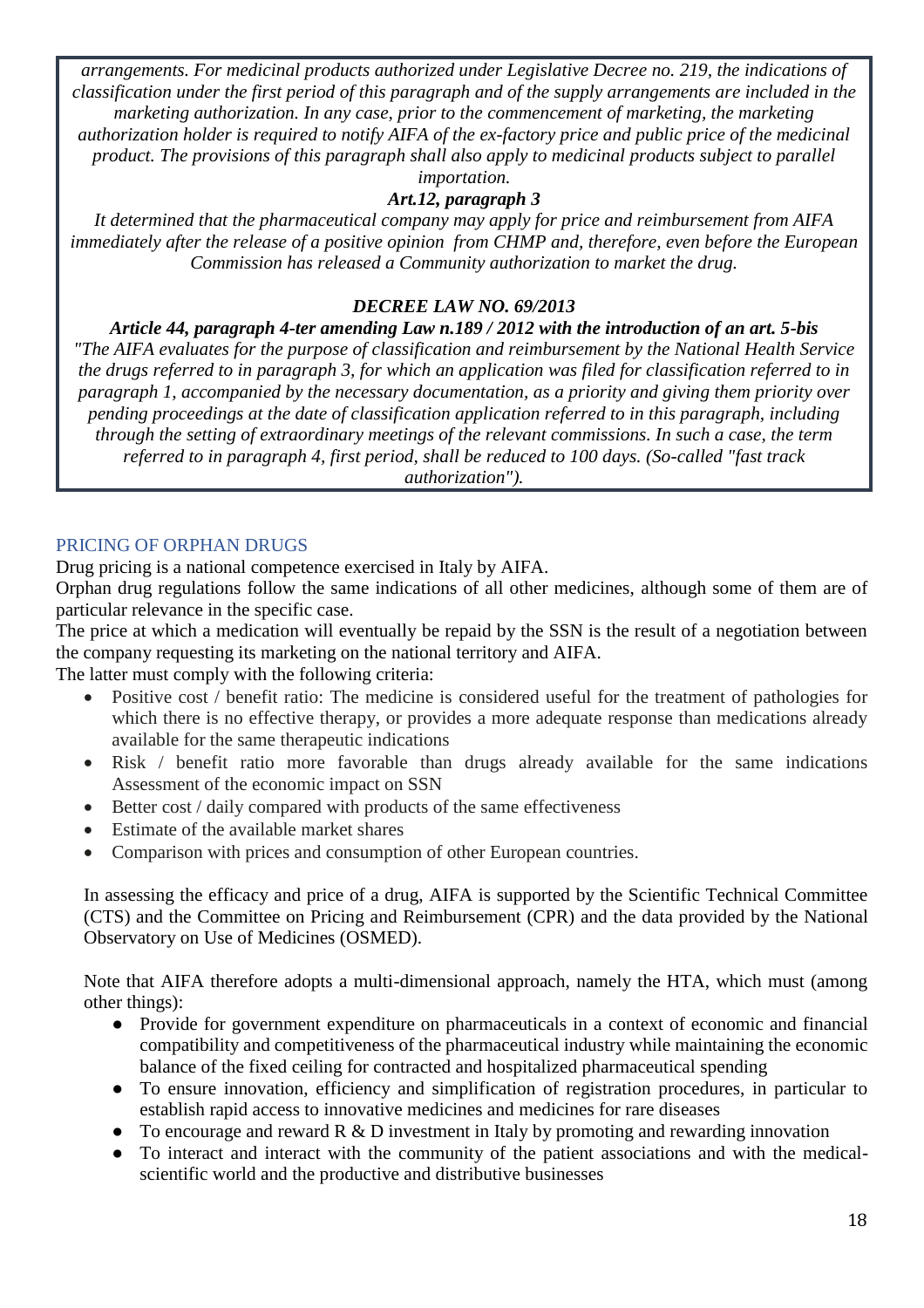As is clear, some rare disease-specific and orphan drug-referrals point to a particular focus on the industry, which, ultimately, has to mediate potential conflicts between efficiency and sustainability criteria.

In other words, there is no derogation from the cost-effectiveness criterion, which guarantees the efficiency of the decisions, but where the price compatible with this criterion is not sufficiently profitable for the Company, ethical evaluations come into play (rare disease rights to 'Access') that are economical (profitability and incentive for research), which are reflected in the requirement for economic impact assessments of SSN, marketable shares, prices and consumption in other countries, objective for an incentive for innovation and research.

In practice, studies have shown that the price of orphan drugs is on average consistent with cost-effectiveness criteria (Picavet et al, 2015), but with a strong variability, explained by rare disease epidemiology. The latter, for example, range from a prevalence in Italy to about 30,000 cases to a few dozen, heavily influencing the chances of turnover and hence return on investment. Consequently, the price is generally adequate, resulting in inversely proportional to the size of its market.

This regularity is also evident in Italy, as shown by Messori et al. (2010) and confirmed by Medic et al. (2017), in particular for ultra-rare pathologies.

Always in order to protect the return on investment, orphan drugs in Italy are exempted from the pay-back mechanism, which includes the leveling of excess expenditures incurred by pharmaceutical companies.

#### **NORMATIVE FRAMEWORK**

#### *LAW No. 147/2013 (STABILITY LAW 2014)*

*Article 1, paragraph 228*

*In article 15, paragraph 8, of decree-law 6 July 2012, n.95, converted, with modifications, by law 7 August 2012, no. 135, the following changes are made:*

*a) in point (h), after the words: "concerning medicinal products" the following shall be inserted: "non-orphans and those";*

*b) in point (i), after the words: 'concerning medicinal products' the following shall be inserted: 'non-orphans and those';*

*c) after letter (i) the following is inserted:*

*(I) to (i) shall also apply to medicinal products which comply with the requirements set in Regulation (EC) No. 141/2000 and listed in the European Medicines Agency EMEA / 7381/01 / and of 30 March 2001, as well as other medicines, to be identified by special resolution of AIFA, among those already in possession of the marketing authorizations intended for the treatment of rare diseases and meeting the criteria set in Article 3 of same Regulation 141/2000 and subsequent amendments, even though they were approved before the date of entry into force of that Regulation;* 

#### *DECREE-LAW 6 JULY 2012, N.95 Article 15, paragraph 8, letter i)*

*In the case of exceeding budget attributed to the company holding the status of orphan drugs in accordance with Regulation (EC) no. 141/2000 ((of the European Parliament and of the Council of 16 December 1999)), which do not have the characteristics of innovative medicines ((the percentage of excess attributable to such medicines is distributed)) for the purposes of the leveling, gross ofVAT, among all the holders of AIC in proportion to the respective turnover figures for non-innovative medicinal products covered by patent.*

#### *Rules for the organization, operation and organization of the staff of the Italian Medicines Agency art.1*

*The organization and functioning of the Italian Medicines Agency, ..., are designed to ensure the Agency's maximum efficiency and effectiveness in relation to the relevance of the powers assigned to it, the protection of the right to health, the unity of the pharmaceutical system, access to innovative medicines and orphan drugs for rare diseases, system of economic balance with respect to spending limits, safe and appropriate use of medicines, investment in research and development in the pharmaceutical sector and strengthening of relations with the agencies of other countries and with the European Medicines Agency (EMA).*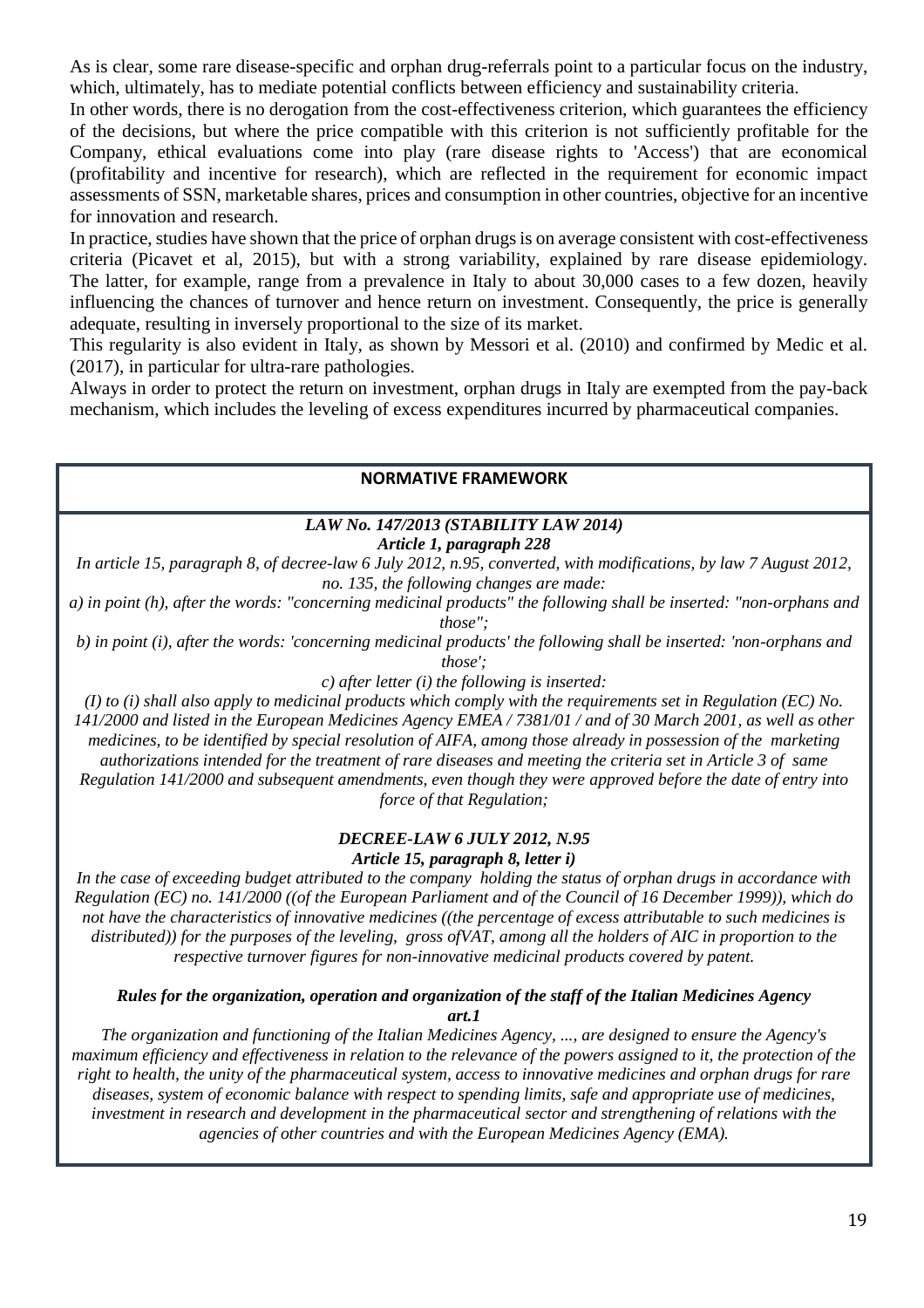## **INSIGHTS**

## THE MAIN INTERVENTIONS IN RARE DISEASES AND ORPHAN DRUGS

#### INTERNATIONAL REGULATION

#### 1983 - USA, ORPHAN DRUG ACT

The Orphan Drug Act is a federal law defining the legal status of orphan drugs. This law defines 'orphan drug' in relation to the prevalence (frequency) of the disease. In the United States, the concept of 'orphan drug' does not simply cover pharmaceutical or biological products, but also medical devices and dietary products. Orphan status allows the drug to benefit from the incentives to develop these products up to the marketing authorization. This law will be the model for the subsequent European legislation on orphan drugs.

#### EUROPEAN REGULATION

#### 1999 - DECISION No 1295/1999 / EC OF THE EUROPEAN PARLIAMENT AND OF THE COUNCIL OF 29 APRIL

It has adopted a 1999-2003 Community Action Program on rare diseases with the objectives of: improving scientific knowledge on rare diseases and creating a European information network for patients and their families; training and updating healthcare professionals to improve early diagnosis; to strengthen international collaboration between voluntary organizations and professional organizations engaged in assistance; support rare disease monitoring in Member States.

#### 2000: THE DEFINITION OF RARE DISEASE

Rare diseases have been identified by the EU as one of the public health sectors for which collaboration between the Member States is crucial and since 1999, with Decision no. 1295, have been the subject of Community recommendations which led to the adoption of a series of programs with broadly shared objectives. According to Regulation no. 141 of 2000 issued by the EC are considered rare diseases with a prevalence of no more than 5 per 10,000 inhabitants (0.05 per cent of the population). Many pathologies, however, are much rarer at just a rate of  $0.001\%$ , ie one case per 100,000 people.

These are heterogeneous pathologies, with similar care issues, which need to be dealt with globally and require special and specific protection for diagnostic difficulties, clinical severity, chronic progression, disabling outcomes, and onerous treatment.

#### 2000 - EU, COMMUNITY REGULATION 141

The Regulation established a European Community procedure for the awarding of the status of orphan medicinal products by providing incentives for the research, development and marketing of such orphan medicinal products. Specifically:

- Market exclusivity
- Assistance for protocol processing
- Other incentives: Qualified orphan medicinal products may benefit from incentives made available by the European Community and the Member States in order to promote the research, development and marketing of orphan medicinal products, and in particular the measures of aid for research for small and medium-sized enterprises under the framework programs for research and technological development.

#### 2000 - REGULATION (EC) No.847

The Commission finds, in the regulation in question, the criteria required to obtain the status of an orphan medicinal product. As well as the definition of  $<<$  similar  $>>$  and  $<<$  clinically superior  $>>$ .

#### 2003-2008 - FIRST EUROPEAN COMMUNITY PROGRAM

The first program called for the added value of patient organizations with rare diseases, to create and share knowledge in the various rare diseases environments.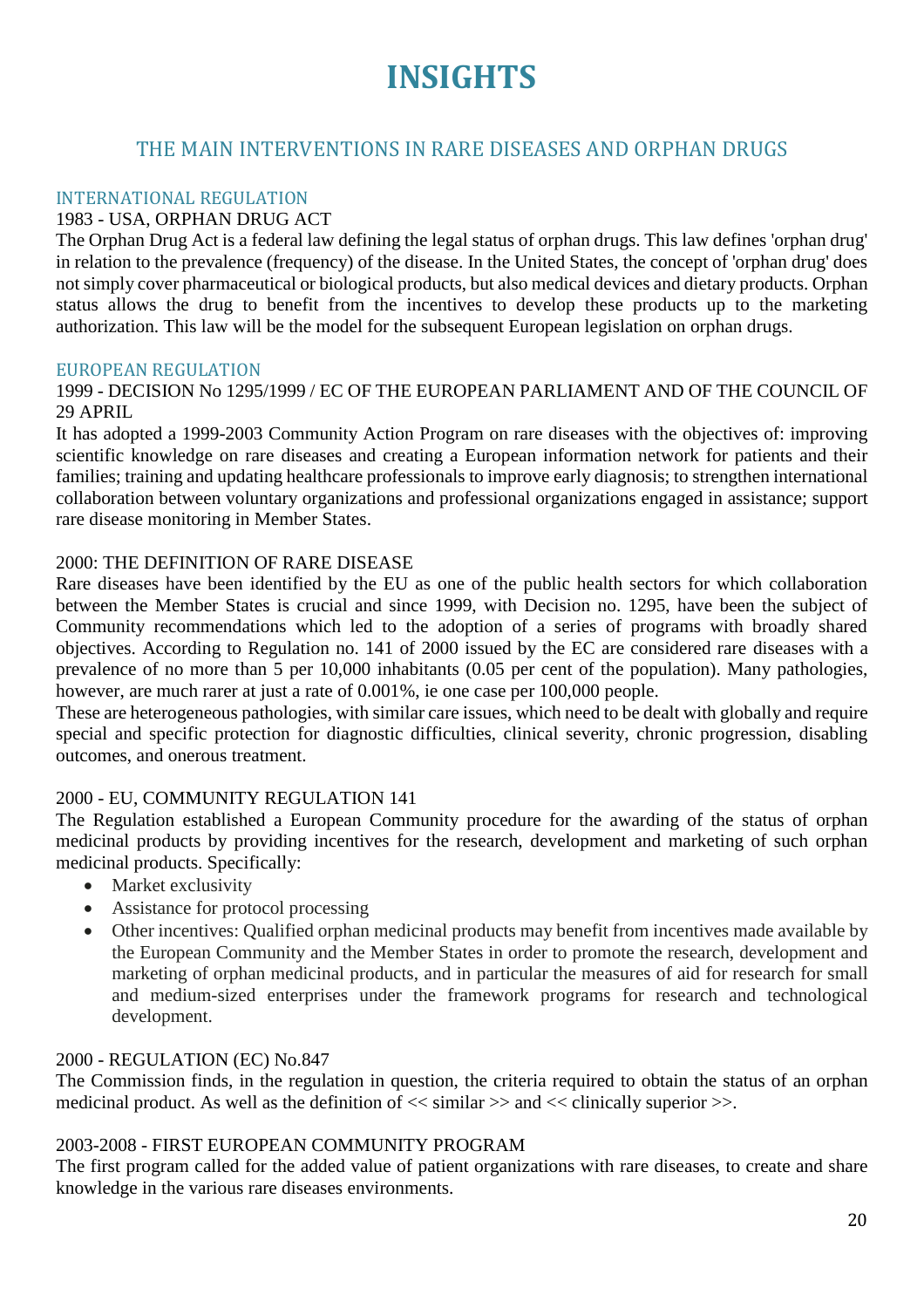#### 2004 - COMMISSION DECISION 2004/192 / EC

It established the Rare Diseases Task Force (RDTF) at the Directorate General of EC Health and Consumer Protection (EU - DG Health and Consumer). The RDTF, composed of experts from the various Member States, representatives of EMEA and Patient Associations, Research and Public Health Managers on ECfunded rare diseases, had the task of assisting the European Commission (EC) in promoting best strategies for the prevention, diagnosis and treatment of rare diseases, recognizing the added value of coordinating actions on a European scale. Specific objectives included improving information on rare disease diagnosis, screening, treatment and care; The promotion of networks of expert centers for the diagnosis and treatment of rare diseases; Promoting the surveillance and availability of high quality and comparable epidemiological data at European level; The promotion of the development of international rare diseases classification and coding systems, also in collaboration with the World Health Organization (WHO), and the promotion of good clinical practice to improve the quality of life of people with rare diseases.

#### 2004 - REGULATION (EC) No. 726

The regulation in question provides for the establishment of an European Community procedure for the authorization, supervision and pharmacovigilance of medicinal products for human use. In particular, it is foreseen that AIC of orphan medicinal products in the EU must follow the central authorization procedure. Furthermore, the Committee for Medicinal Products for Human Use (CHMP) may issue guidelines on compassionate use programs.

#### 2006 - REGULATION (EC) No. 1901 (PEDIATRIC MEDICINALS)

That regulation extends the market exclusivity period for orphan medicinal products to twelve years if the AIC application includes the results of all the studies carried out in accordance with the approved pediatric investigation plan.

#### 2006 - REGULATION (EC) No. 507

This Regulation establishes a conditional marketing authorization procedure. This procedure also extends to drugs defined as orphans in accordance with Regulation No. 141/2000.

#### 2007 - EU: RARE DISASTERS AS A PRIORITY ACTION SECTOR

The European Commission, in its White Paper "A Common Health Commitment: EU Strategic Approach for 2008-2013" of 23 October 2007, which elaborates the EU Health Strategy, identified rare diseases such as: Priority action area.

2008 - COMMUNICATION FROM THE EUROPEAN COMMISSION TO THE EUROPEAN PARLIAMENT TO THE COUNCIL, THE EUROPEAN ECONOMIC AND SOCIAL COMMITTEE AND THE COMMITTEE OF THE REGIONS "RARE DISEASES: A CHALLENGE FOR EUROPE", 11 NOVEMBER 2008

It outlined the European Community support strategy for Member States in the diagnosis, treatment and care of European citizens affected by rare diseases, developing it in three main areas: enhancing the recognition and visibility of rare diseases; support national plans or strategies for rare diseases in Member States; strengthening co-operation and coordination for rare diseases at European level.

#### 2008-2013 - SECOND PROGRAM OF EUROPEAN COMMUNITY ACTION ON RARE DISEASES

The second program identified one of the main lines of action, the exchange of information through existing networks for rare diseases, and the development of strategies to improve transnational cooperation and coordination of activities at European level.

#### 2009 - EU COUNCIL RECOMMENDATION OF THE EUROPEAN UNION, 8 JUNE 2009

With this recommendation, the EU Council invited Member States to draw up and adopt, in the framework of their health and social systems, national plans and strategies for rare diseases, preferably by 2013, on the basis of the guidelines and recommendations of the European project EUROPLAN; Ensure that rare diseases are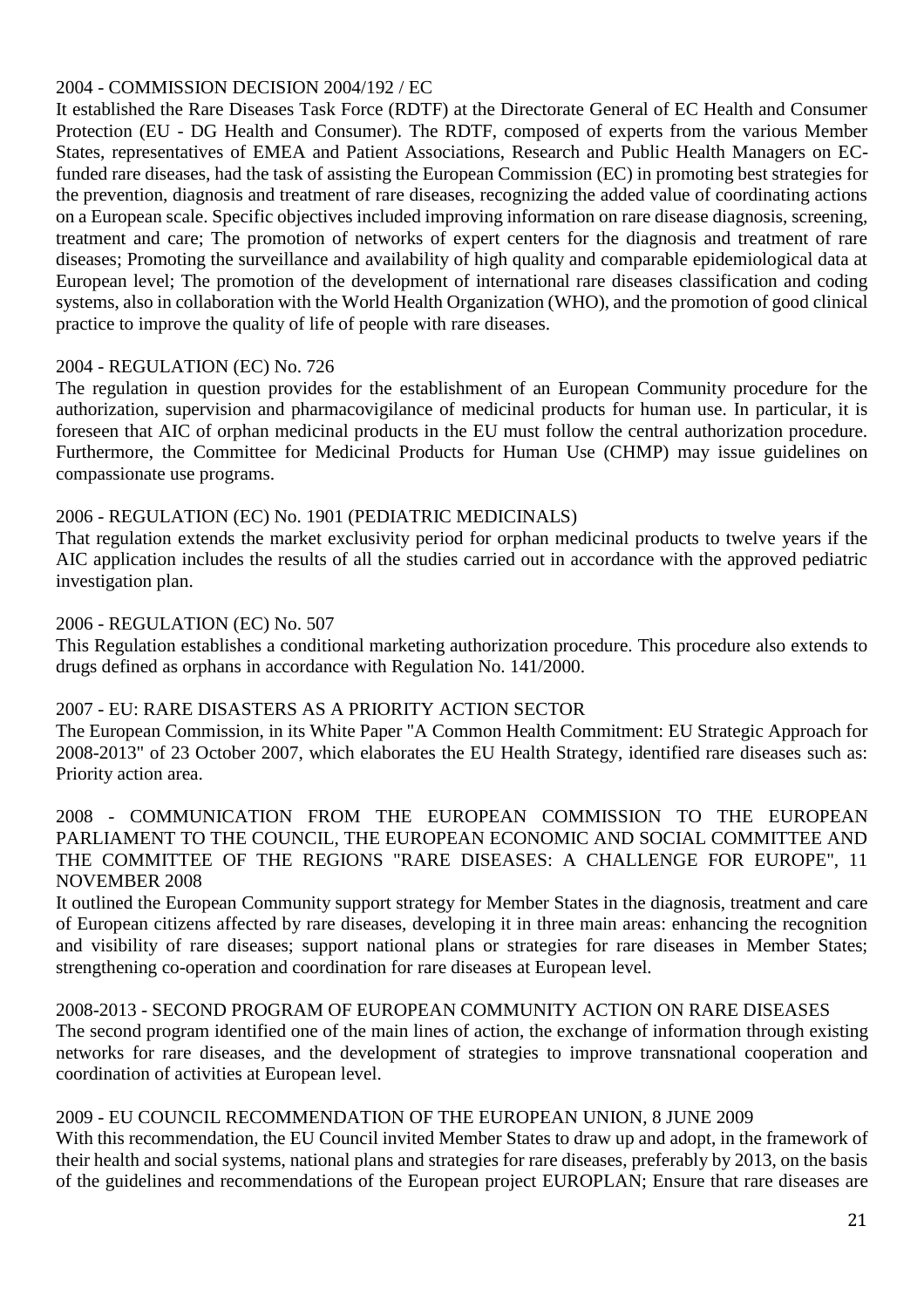properly encoded and traceable in all health information systems while respecting national procedures, encouraging their proper recognition in national support and repayments systems based on the International Classification of Disease (ICD); To foster rare diseases research and to promote the participation of researchers in RTD funded research projects at various levels, including the EU Community; Locate expert centers in their national territory by the end of 2013 and assess the possibility of promoting their creation; To promote the participation of such centers in European networks; To support the sharing, at European level, of best practice in diagnosis and medical care, training of operators, the development of European guidelines on diagnostic and screening tests; Consult patients on rare diseases policies, facilitate patient access to up-to-date information; To promote the activities of patient organizations, including awareness-raising, training, information exchange and best practice, network building and the involvement of more isolated patients; To ensure, in cooperation with the EU Commission, the use of appropriate funding and cooperation mechanisms, the long-term sustainability of the infrastructures created in the field of information, research and assistance for rare diseases.

#### 2010 - DECISION OF THE EC No. 2009/872 / EC, 30 NOVEMBER, 2009

With this decision, the European Committee of Experts on Rare Diseases (EUCERD) was set up, replacing the RDTF. The Committee's objective is to assist the EC in the elaboration and implementation of EUCommunity action in the field of rare diseases, in cooperation with Member States, the European public research and public health authorities and other actors working in the sector.

2014 - ERN - European Reference Networks. Commission decisions (2014/286 / EU and 2014/287 / EU).

Rare diseases expertise centers are identified by Member States as "expert" structures for the diagnosis and treatment of rare diseaes patients in a defined geographic area. They include or co-ordinate multidisciplinary skills, contribute to developing diagnostic-therapeutic protocols, guidelines and good clinical practice and are linked to specialized laboratories and other facilities (eg rehabilitation), participate in scientific research activities, contribute to the training of doctors, paramedics and non-medical practitioners, provide information and collaborate with patient associations. They are linked to other national and European expertise centers

#### 2014 - REGULATION (EU) No. 536

With this Regulation, the EU recommends the opportunity to encourage the development of orphan drugs and medicines intended for people with serious, debilitating and often potentially lethal diseases such as ultra-rare diseases.

Member States should carry out a rapid but thorough assessment of clinical trials on highly lethal and debilitating clinical conditions for which therapeutic options do not exist or exist to a limited extent.

#### ITALIAN REGULATIONS

#### 2001 - DM 279/2001, THE LAW LAW OF RARE DISEASES

The Ministerial Decree No. 279 of 2001 provides specific forms of protection for people with rare diseases and has established the national network for the prevention, surveillance, diagnosis and treatment of rare diseases. The network consists of accredited centers, preferably hospitals, specifically designated by the Regions, having documented experience in specific diagnostic or therapeutic activities for rare diseases and interregional centers which, in addition to coordinating the departments of the network, manage the Interregional Registry of rare diseases (in co-ordination with the National Register established at the Institute of Higher Health), exchange of information with other centers and competent international bodies, information to citizens and associations of patients and their families with regard to rare diseases and the availability of medications. The Decree lists the rare diseases for which the right to exemption from participation in the cost of related health care services is recognized. In fact, not all low prevalence pathologies presume exemption from participation at the cost of health care, but only those listed in the DM 279/2001.

#### 2008 - CREATION OF THE NATIONAL RARE DISEASE CENTER (CNMR)

In 2008, with Decree No. 157, the CNMR (National Center for Rare Diseases) was established at the Institute of Higher Health with a mission of research, advice and documentation on rare diseases and orphan drugs aimed at prevention, treatment and surveillance.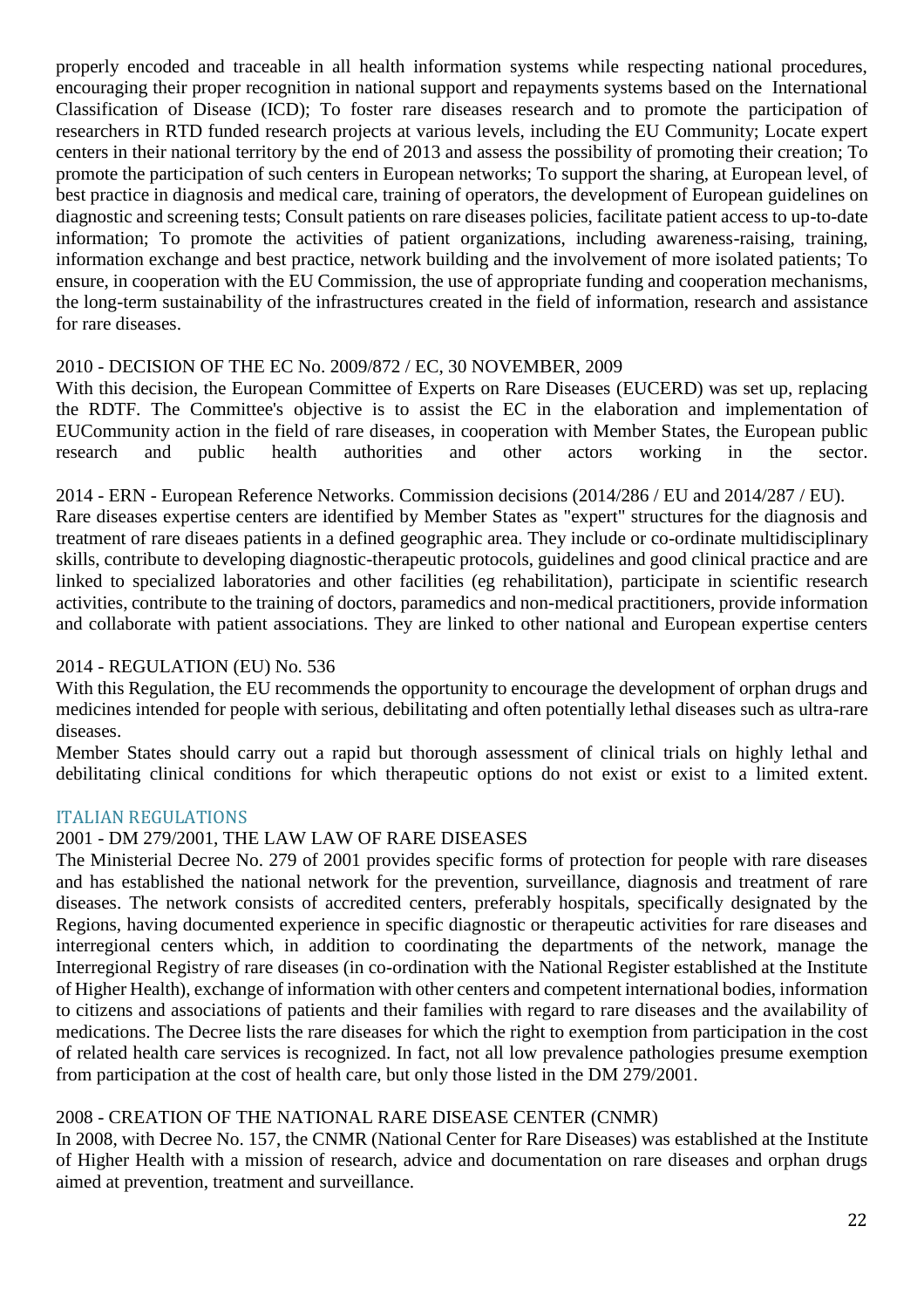#### 2012 - MINISTERIAL DECREE 158 Established the reformulation of rare diseases.

#### 2012 - LAW No. 135 OF 7 AUGUST

The law of August 7, 2012 No. 135 and the subsequent DL No. 158 of 13 September 2012 "Decree Balduzzi". In particular, in the event of exceeding the ceiling of hospital spending at the national level, holders of orphan medicinal products as far as concerned with national excess are excluded from the balancing of the budget.

#### 2013-2016 - THE FIRST NATIONAL RARE DISEASE PLAN

The National Rare Disease Plan 2013-2016, approved at the State-Regions Conference on 16 October, 2014, analyzes the most critical aspects of care, focusing on the organization of the network of centers, the monitoring system, the problems associated with coding of rare diseases and databases, but above all on the diagnostic and care path, not forgetting the tools for therapeutic innovation and the role of the associations. The objective of the plan is the development of an integrated, global and mid-term strategy on rare diseases, centered on the needs of the person and his family and defined by the involvement of all stakeholders.

#### 2016 LAW ON ENLARGED NEONATAL METABOLIC SCREENING

Law No.167 / 2016 "Provisions on Neonatal Diagnostic Observations Mandatory for the Prevention and Treatment of Hereditary Metabolic Diseases" approved on 4 August 2016 and in force since 15 September 2016 provides for the obligation for all regions to offer all new born enlarged neonatal metabolic screening for about 40 rare metabolic diseases for which effective therapies are available or are coming. The law is still in the first phase of implementation.

#### 2017 - DECISION OF THE PRESIDENT OF THE MINISTERIAL COUNCIL OF 12 JANUARY

The new Decree completely replaces the DPCM on 29 November, 2001, which had for the first time defined the activities, services and benefits that the National Health Service (SSN) is required to provide to all citizens for free or for a ticket fee, with the resources collected through general taxation. The Decree also updated the lists of rare, chronic, and disabling diseases that entitle the exemption from the ticket by inserting more than 110 entities, including rare single-group and group diseases, and 6 new chronic diseases.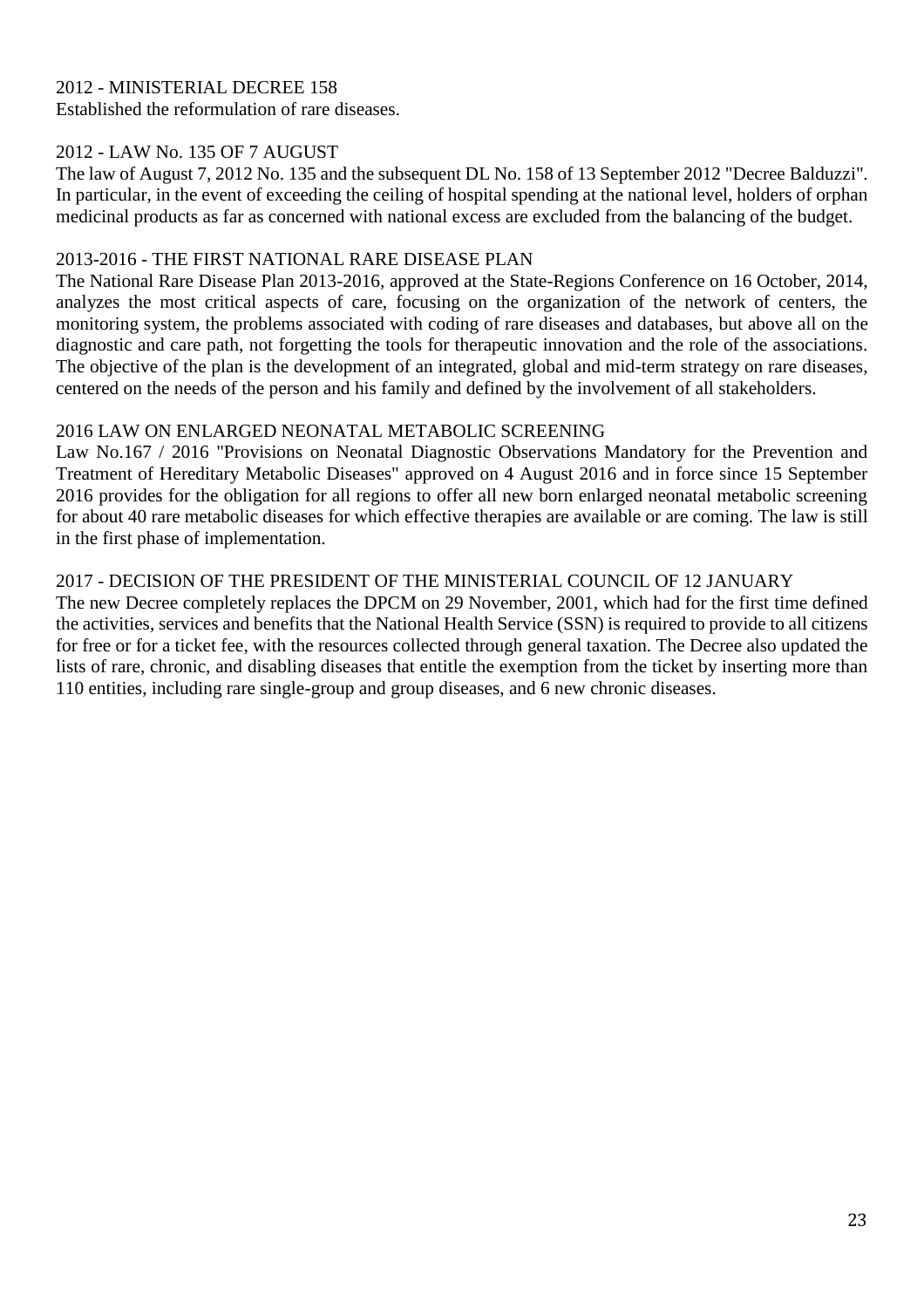## **GLOSSARY**

AIC: marketing authorization for a medication.

AIFA (Italian Agency of Medicines): the body that deals with the evaluation of new therapies and the marketing authorization in Italy.

EC: European Community

CHMP: The Committee for Medicinal Products for Human Use, responsible for the preparation of EMA opinions on all matters relating to medicinal products for human use.

CNB: National Committee for Bioethics, with the function of supporting the orientation of regulatory operators.

COMP: The Committee for Orphan Medicinal Products, responsible for the positive opinion on the designation of orphan drug.

CPR: AIFA Price and Reimbursement Committee

CTS: AIFA Scientific and Technical Commission

EMA (European Medicines Agency): the body that deals with the evaluation of new therapies and marketing authorization in Europe.

Erns: European Reference Networks

EUCERD: Committee of Rare Disease Experts of the European Union

FDA (Food & Drug Administration): the body that deals with the evaluation of new therapies and marketing authorization in the United States.

FP: Framework Programs for Research and Technological Development

HTA: Health Technology Assessment. It is a multidisciplinary process that synthesizes information on the clinical, social, economic and ethical aspects of healthcare technology in a systematic, transparent and robust manner.

ICD: International Classification of Diseases

IRDIRC: International Rare Diseases Research Consortium

NORD: National Organization for Rare Disorders

WHO: World Health Organization

ORD: Office of Rare Diseases Orphan Drug Act: It is a federal law defining the legal status of orphan drugs

Orphanet: a mobile portal for rare diseases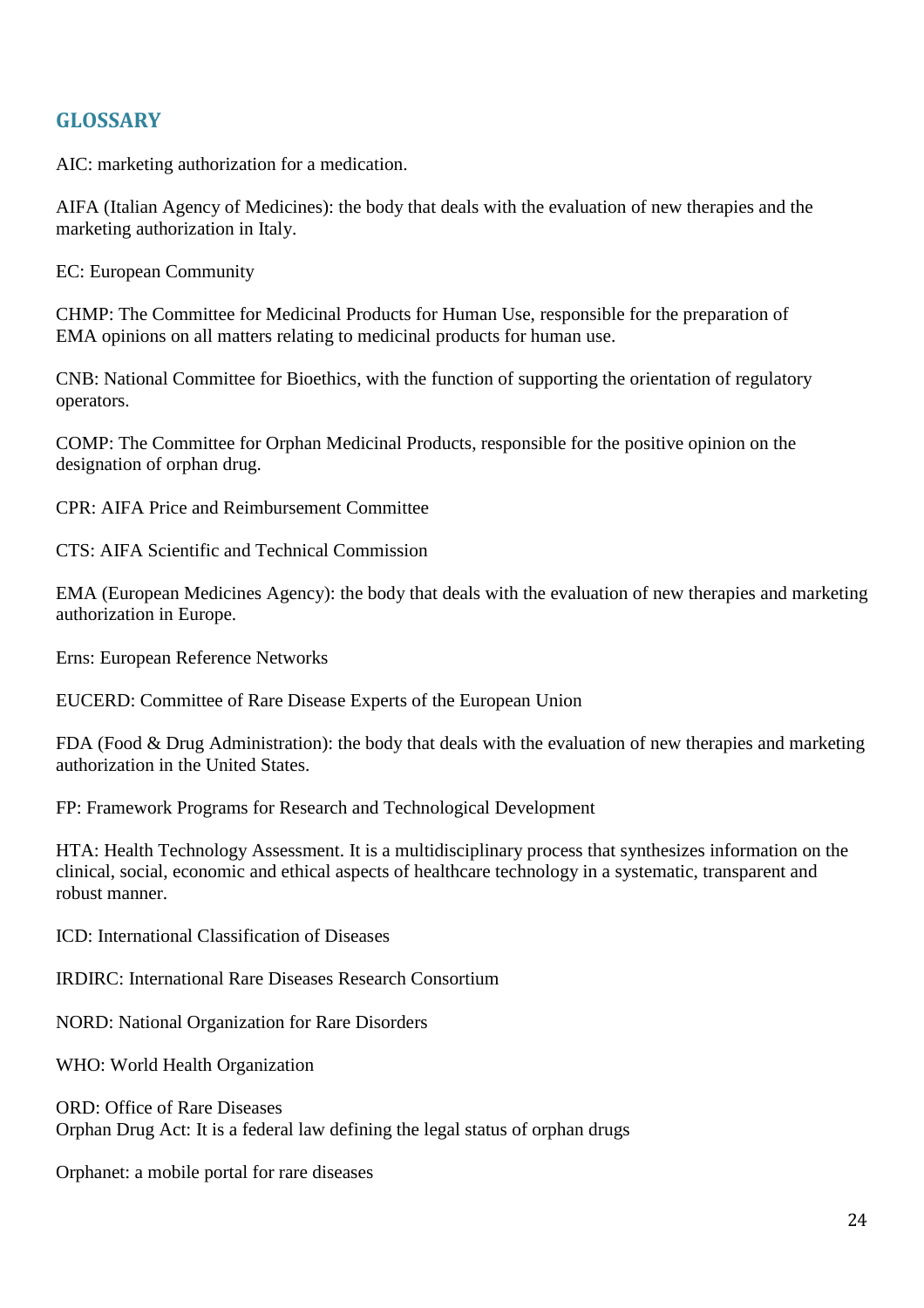OSMED: National Observatory on the Use of Medicines

- PNMR: National Plan Rare Diseases
- QALY: Quality-Adjusted Life-Year
- RD ERNS: Recommendations On Rare Diseases European Reference Networks
- R & D: Research and Development
- SSN: National Health System

EU: European Union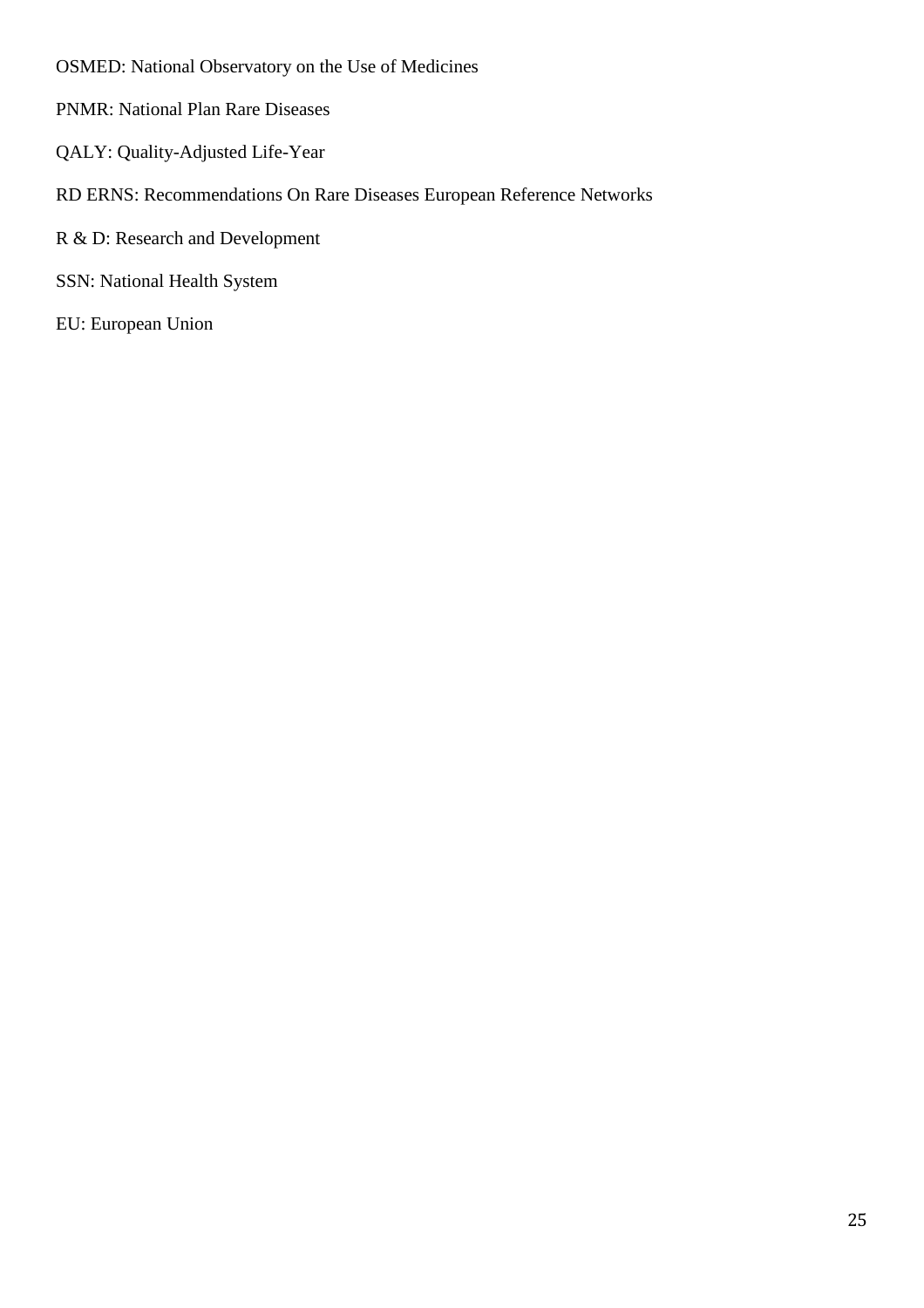## **WEB PORTALS**

Within this section you can find references to sites, updated in 2017, from which additional documents of interest can be downloaded.

National Plan for Rare Diseases: http://www.salute.gov.it/imgs/c\_17\_pubblicazioni\_2153\_allegato.pdf

OSMED Report: http://www.aifa.gov.it/sites/default/files/rapporto\_osmed\_2015\_aifa-acc.pdf

List of Orphan Drugs AIFA: http://www.agenziafarmaco.gov.it/sites/default/files/lista\_farmaci\_orfani\_31.03.2017.pdf

List of Orphan Drugs EMA: http://ec.europa.eu/health/documents/community-register/html/alforphreg.htm

Opinion National Committee for Bioethics, "Orphan Drugs for People with Rare Diseases": http://presidenza.governo.it/bioetica/pdf/Malattie\_rare\_25112011.pdf

REGULATION (EC) No 141/2000 concerning orphan medicinal products: http://eur-lex.europa.eu/legal-content/IT/TXT/PDF/?uri=CELEX:32000R0141&from=IT

REGULATION (EU) No 536/2014 on the clinical trial of medicinal products for human use: http://eur-lex.europa.eu/legal-content/IT/TXT/PDF/?uri=CELEX:32014R0536&from=IT

REGULATION (EC) No 726/2004 laying down EU Community procedures for the authorization and supervision of medicinal products for human and veterinary use and establishing the European Medicines Agency:

http://ec.europa.eu/health//sites/health/files/files/eudralex/vol-1/reg\_2004\_726/reg\_2004\_726\_it.pdf

COMMISSION REGULATION (EC) No 507/2006 authorizing the conditional placing on the market of medicinal products for human use falling within the scope of Regulation (EC) No. 726/2004 of the European Parliament and of the Council:

http://ec.europa.eu/health//sites/health/files/files/eudralex/vol-1/reg\_2006\_507/reg\_2006\_507\_it.pdf

DECREE OF PRESIDENCY OF THE MINISTERIAL COUNCIL 12 JANUARY 2017, Definition and update of essential levels of assistance: http://www.gazzettaufficiale.it/eli/id/2017/03/18/17A02015/sg

DECREE 18 MAY 2001, No 279

Regulation on the establishment of the national network of rare diseases and exemption from participation tothe cost of healthcare related benefits:

http://www.regione.lazio.it/binary/rl\_sanita/tbl\_normativa/DM\_MinSan\_18052001\_279.1155205772.pdf

LAW No. 189/2012 (so called BALDUZZI LAW): http://www.iss.it/binary/ogap/cont/legge\_189\_2012.pdf

LEGISLATIVE DECREE No. 124/1998,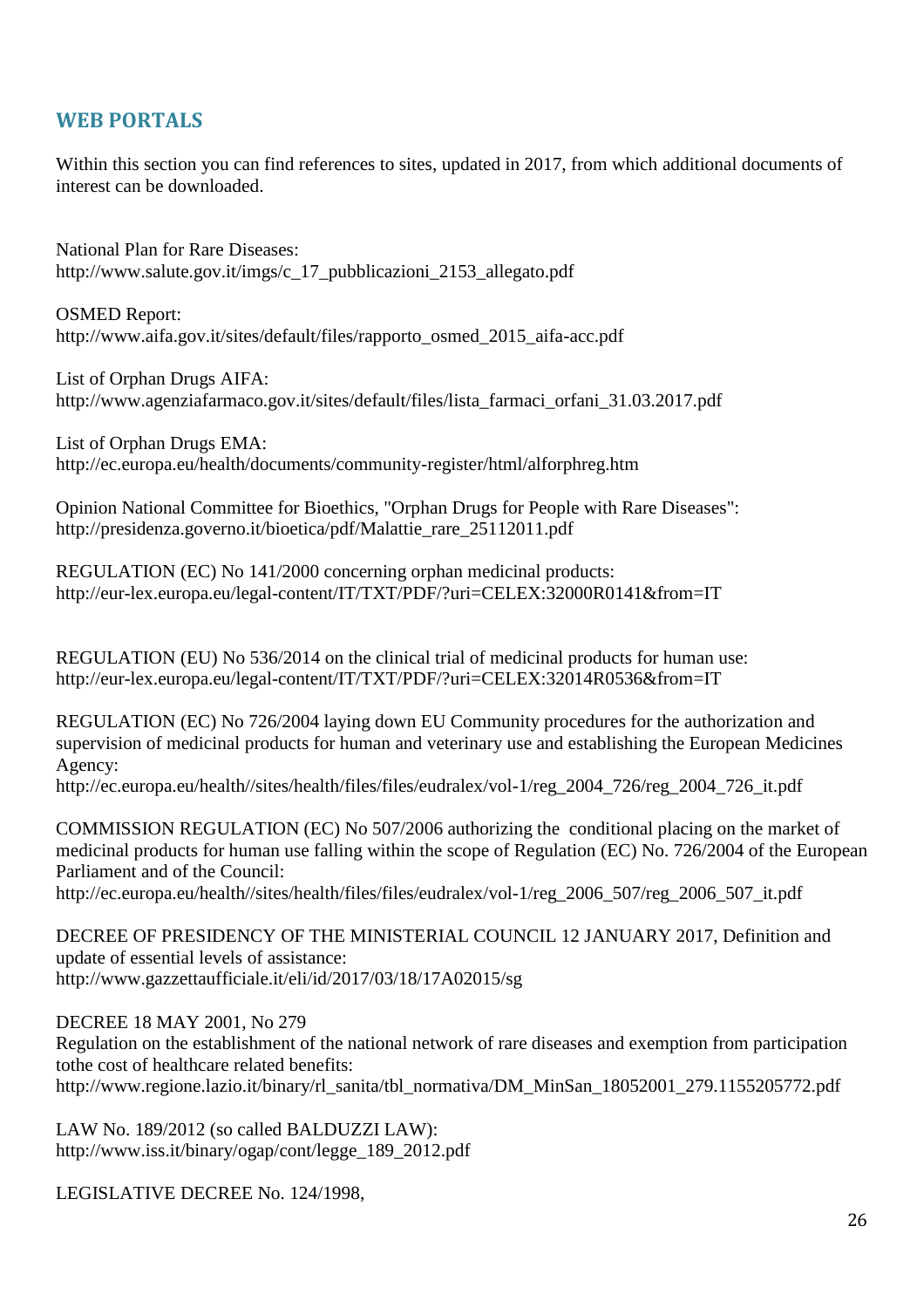Redefining the system of participation in the cost of healthcare and exemption regime: http://www.gazzettaufficiale.it/eli/id/1998/04/30/098G0180/sg;jsessionid=VyN90bmeEB0lItuaW+rrNg\_\_.nt c-as2-guri2a

LEGISLATIVE DECREE No 502 / 1992- Annex 7 (List of exempt rare diseases): http://www.trovanorme.salute.gov.it/norme/renderPdf.spring?seriegu=SG&datagu=18/03/2017&redaz=17A 02015&artp=12&art=1&subart=1&subart1=10&vers=1&prog=001

DECREE LAW No. 69/2013: http://www.gazzettaufficiale.it/eli/id/2013/06/21/13G00116/sg

LAW NO: 147/2013 (STABILITY LAW 2014): http://www.gazzettaufficiale.it/eli/id/2013/12/27/13G00191/sg

DECREE LAW No. 95/2012: http://www.gazzettaufficiale.it/eli/id/2012/07/06/012G0117/sg

PRESIDENCY OF THE MINISTERIAL COUNCIL Permanent conference on relations between the state, regions and autonomous provinces of Trento and Bolzano, Directory No. 140 / CRS of October 16, 2014: [http://www.statoregioni.it/Documenti/DOC\\_045256\\_140%20%20CSR%20PUNTO%201%20%20ODG.pdf](http://www.statoregioni.it/Documenti/DOC_045256_140%20%20CSR%20PUNTO%201%20%20ODG.pdf)